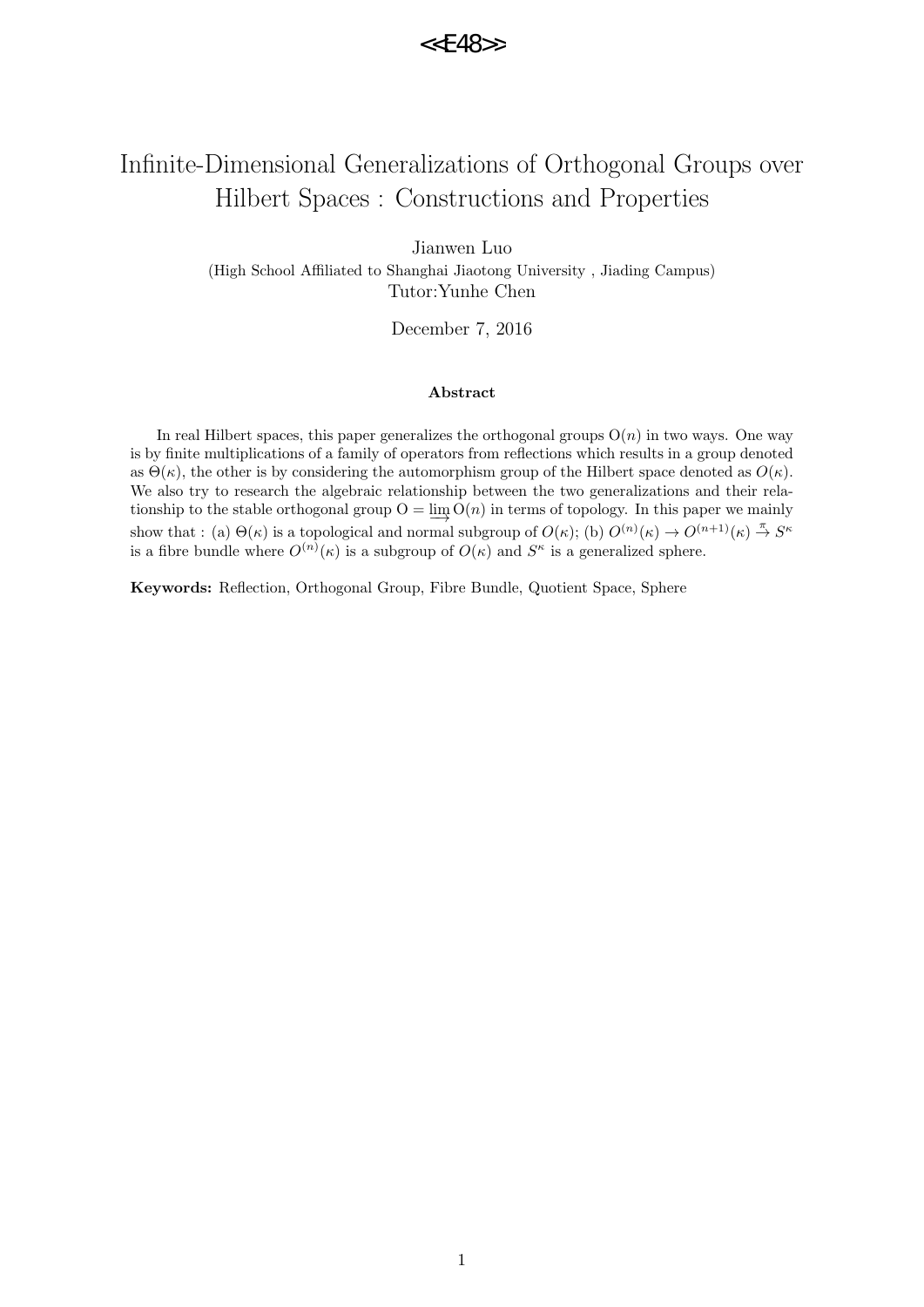# **1 Introduction**

Orthogonal groups are very important objects for the linear algebra and Euclidean geometry. In common context we have already defined orthogonal groups of any finite dimension, i.e. O(*n*) has been defined for all  $n \in \mathbb{N}$ . On one hand,  $O(n)$  can be seen as the automorphism group of  $\mathbb{R}^n$ , i.e.  $O(n) = Aut(\mathbb{R}^n) = \{ \sigma \in GL(n) \langle \sigma x, \sigma y \rangle_{\mathbb{R}^n} = \langle x, y \rangle_{\mathbb{R}^n} \forall x, y \in \mathbb{R}^n \}.$  On the other hand,  $O(n)$  can be generated by all those reflections which are linear transformations over R *n* . Both of the statements give us two ways to generalize orthogonal groups to cardinal-dimensional cases: denote the proper class which consists of 'all' the cardinal numbers as **Card**, given a real Hilbert space  $H$  with its dimension  $\kappa \in \mathbf{Card}$ , one way is to study the automorphism group  $\mathrm{Aut}(\mathcal{H})$ , the other is to generate a group with all the reflections which hold the zero vector  $\mathbf{0} \in \mathcal{H}$ . For technical reasons we also generalize the conception of 'reflections' when practising the second way. Actually we'll get two seem-not-tobe-equivalent versions of 'cardinal-dimensional orthogonal groups'. We'll also research some of the groups' algebraic and topological properties.

This paper will follow these steps:

- 1. Derive the conception of 'reflections' to 'reflection operators' by unifying and generalizing a certain family of involutory operators.
- 2. Given a real Hilbert space *H* whose dimension is  $\kappa \in \mathbf{Card}$ , construct a group namely  $\Theta(\kappa)$ with the 'reflection operators' as the first generalization of the orthogonal groups.
- 3. Given a real Hilbert space *H* whose dimension is *κ ∈* **Card**, treat its automorphism group Aut( $\mathcal{H}$ ) as the second generalization of the orthogonal groups and denote it as  $O(\kappa)$  with a research on the properness of the definition.
- 4. Discuss the relationship between  $\{\Theta(\kappa)\}_\kappa \in \mathbf{Card}$  and  $\{O(\kappa)\}_\kappa \in \mathbf{Card}$ .
- 5. Give out some interesting groups constructed from either  $\Theta(\kappa)$  or  $O(\kappa)$ .
- 6. Discuss the algebraic properties of  $\Theta(\kappa)$  and  $O(\kappa)$ .
- 7. Discuss the topological properties of  $\Theta(\kappa)$  and  $O(\kappa)$ , mainly in terms of group actions and fibres.

In the view of sections, the structure of this paper is showed below:

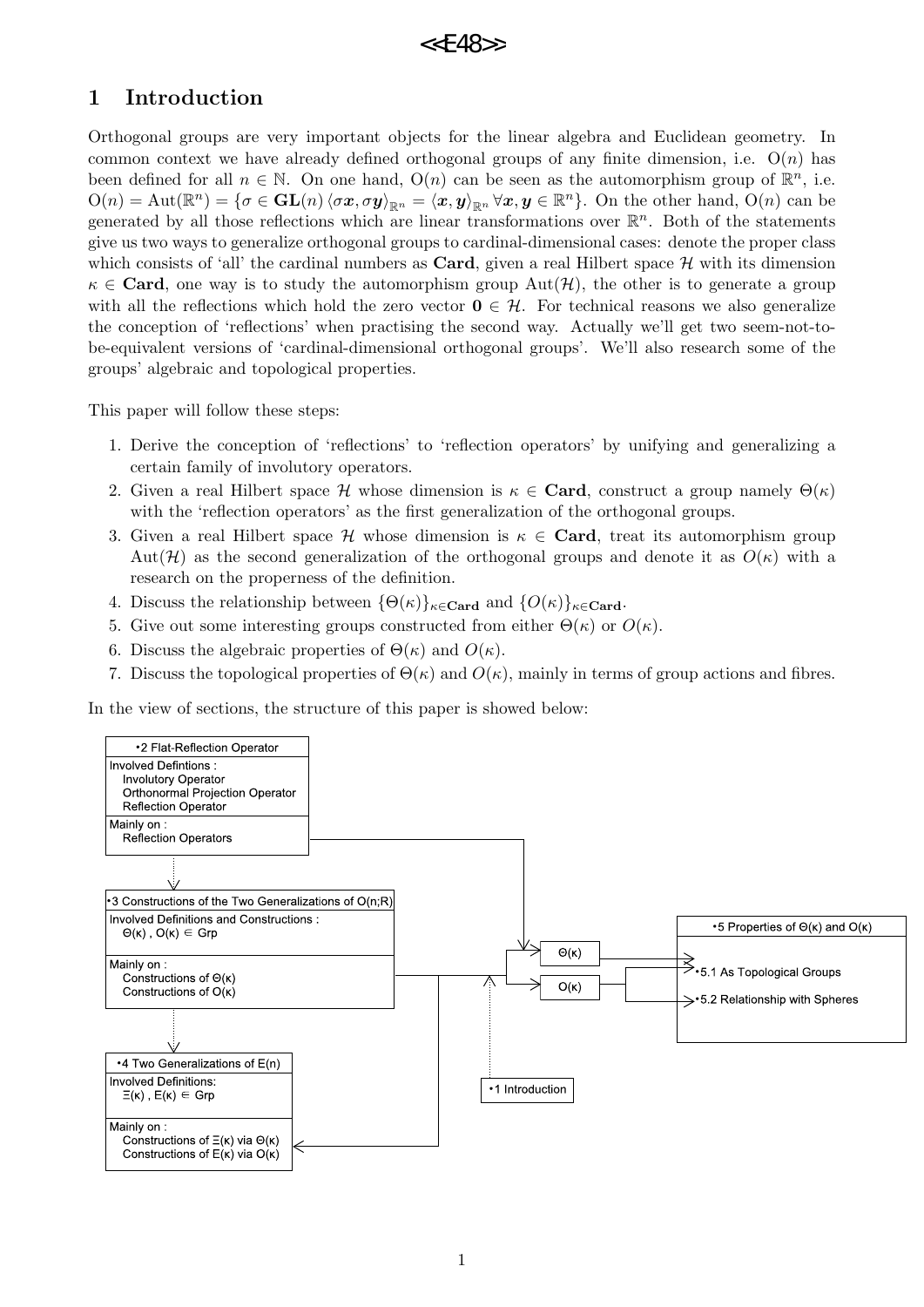# **2 Reflection Operators**

To give out the 'bricks' used in the construction of the generalizations, firstly we'll export the definition of 'reflection operators'.

Let's start from several definitions and notations of some special kinds of operators. Followings are the definitions of some standard concepts :

**Definition 2.1.** (**bounded linear operator and operator norm** *∥•∥***op**) Given a Hilbert space *H* and a linear operator  $A$  over  $H$ .  $A$  is called **a bounded linear operator** if and only if there exists a constant number  $c > 0$  such that for every  $v \in \mathcal{H}$ 

 $||Av||_{\mathcal{H}} \leq c||v||$ 

The smallest such *c* is called **the operator norm of** *A*, denoted as  $||A||_{op}$  (or simply  $||A||$  if not to be confused). All the bounded linear operators over  $H$  is denoted as  $B(H)$ .

## **Definition 2.2.** (**unitary operator**)

For a Hilbert space *H*, a **unitary operator** *A* is such an operator whose inverse *A−*<sup>1</sup> is exactly its Hilbert conjugate operator  $A^*$ . In other words, the operator  $A$  is orthogonal if and only if  $A^* = A^{-1}$ .

Followings are some definitions of the concepts specified in this paper :

## **Definition 2.3.** (**orthogonal operator**)

For a real Hilbert space *H*, an **orthogonal operator** *A* is such an operator whose inverse *A−*<sup>1</sup> is exactly its Banach conjugate operator  $A^T$  (and thus its Hilbert conjugate  $A^*$  since  $\mathcal H$  is a real Hilbert space). In other words, the operator *A* is orthogonal if and only if  $A<sup>T</sup> = A<sup>-1</sup>$ .

## **Definition 2.4.** (**involutory operator**)

An operator *A* is **involutory** if and only if  $A^{-1} = A$ , i.e.  $A^2 = I$ .

### **Definition 2.5.** (**orthogonal projection operator**)

Let  $H$  be a real Hilbert space and  $B(H)$  the set consists of all of the bounded linear operators over *H*. An operator  $P \in \mathcal{B}(\mathcal{H})$  is an **orthogonal projection operator** if and only if  $P^2 = P^T = P$ .

**Theorem 2.1.** *Given a real Hilbert space*  $H$ *. Given a linear subspace*  $\Gamma \subseteq H$  *with an orthonormal set* as its basis  $\{v_\gamma\}_{\gamma\in\mathfrak{Y}}$ . For any vector  $x\in\mathcal{H}$ , the sum  $\sum_{\gamma\in\mathfrak{Y}}\langle x,v_\gamma\rangle v_\gamma$  is well defined, i.e. converges *to a certain vector in H.*

*Proof.* For the cases  $|\mathfrak{Y}| < \infty$ , the proposition is obviously true. So we'd just discuss those  $\mathfrak{Y}$  which satisfies  $|\mathfrak{Y}| \geq \omega$ . From Schwarz inequality,  $|\langle x, v_{\gamma} \rangle| \leq ||x|| ||v_{\gamma}|| = ||x|| \forall \gamma \in \mathfrak{Y} \forall x \in \mathcal{H}$ . Notice that

$$
\bigcup_{k=1}^{\infty} [\frac{1}{k+1} ||\boldsymbol{x}||, \frac{1}{k} ||\boldsymbol{x}||] = (0, ||\boldsymbol{x}||]
$$

Thus if  $|\{\gamma | \langle x, v_{\gamma} \rangle \neq 0\}| > \omega$ , then according to pigeon-hole principle, there exists at least one interval where  $[\frac{1}{k+1}\|\boldsymbol{x}\|, \frac{1}{k}$  $\frac{1}{k}$ *∥* $x$ *∥*] includes infinitely-many  $\|\langle x, v_\gamma \rangle$ *∥*, in which always exists enough (finitely-many)  $\text{entries } (\text{e.g.}(k+1)^2+1) \text{ adding up to hold } \sum_{i=1}^{N} ||\langle \boldsymbol{x}, \boldsymbol{v}_{\gamma_i} \rangle||^2 > ||\boldsymbol{x}||^2, \text{ contradicting to Bessel inequality.}$ As a result,  $|\{\gamma | \langle x, v_{\gamma} \rangle \neq 0\}| \leq \omega$ . Consider the infinite case, sort the countable set as  $\{\gamma_i\}_{i=1}^{\infty}$ . Again refer to Bessel inequality,

$$
\sum_{i=1}^N |\left\langle \boldsymbol{x}, \boldsymbol{v}_{\gamma_i} \right\rangle|^2 \leqslant ||\boldsymbol{x}||^2, \; \forall N \in \mathbb{Z}^+
$$

Thus the sum  $\sum_{i=1}^{\infty} |\langle \mathbf{x}, \mathbf{v}_{\gamma_i} \rangle|^2$  converges. Let  $y_n = \sum_{j=1}^n \langle x, v_{\gamma_j} \rangle v_{\gamma_j}, n = 1, 2, \dots$ , when  $n > m$ ,

$$
\|\boldsymbol{y}_n-\boldsymbol{y}_m\|^2=\|\sum_{j=m+1}^n\left\langle \boldsymbol{x},\boldsymbol{v}_{\gamma_j}\right\rangle \boldsymbol{v}_{\gamma_j}\|^2=\|\sum_{j=m+1}^n\left\langle \boldsymbol{x},\boldsymbol{v}_{\gamma_j}\right\rangle|^2
$$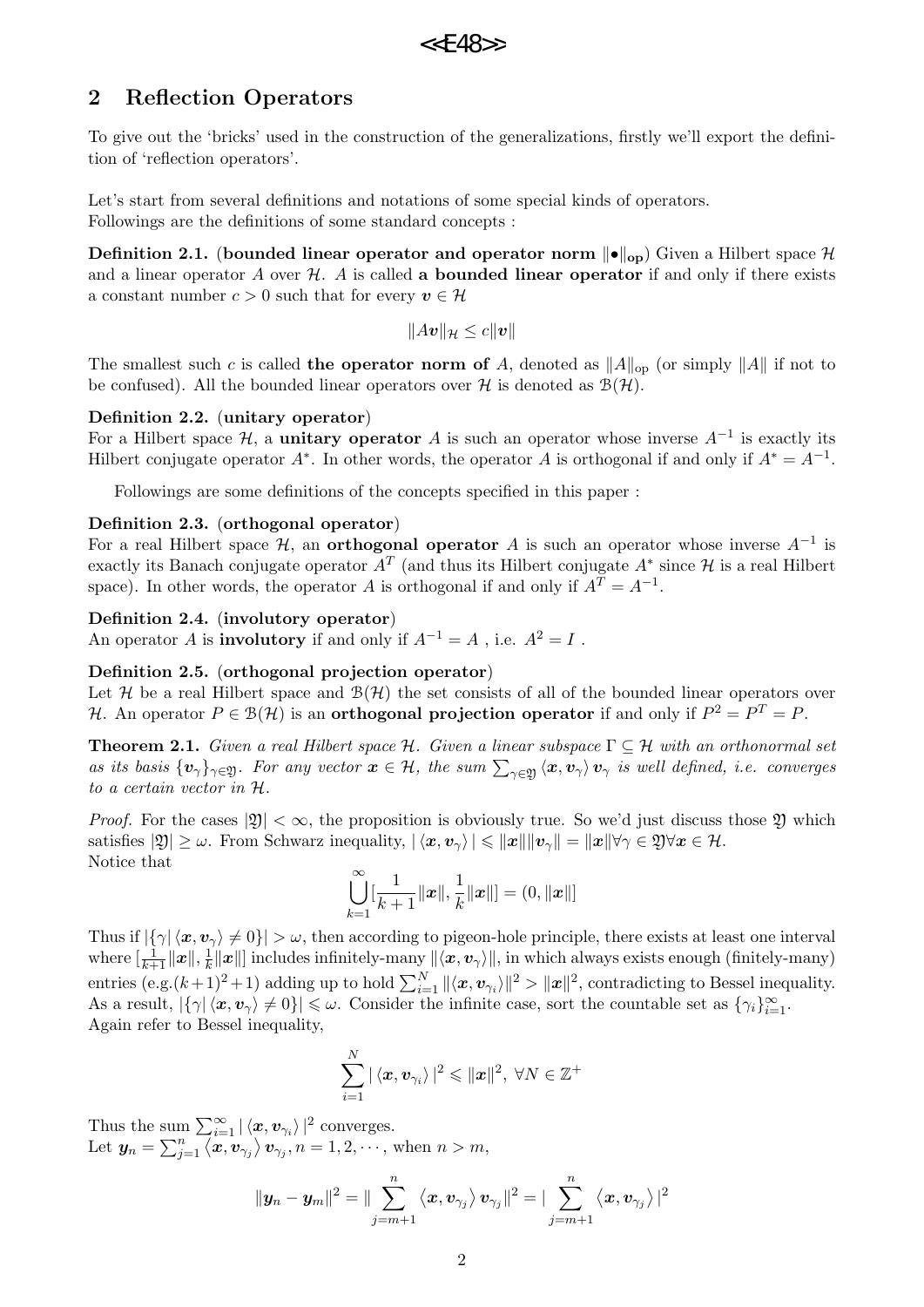Thus the array  ${\{y_n\}}_{n=1}^{\infty}$  is a Cauchy array. For *H* is a Hilbert space, its limit exists and lies in *H*. Denote the limit as *x ′* .

For all  $\gamma_k$ ,

$$
\left\langle \boldsymbol{x}-\boldsymbol{x'},\boldsymbol{v}_{\gamma_k} \right\rangle=\left\langle \boldsymbol{x}-\lim_{n\rightarrow\infty}\sum_{j=1}^n\left\langle \boldsymbol{x},\boldsymbol{v}_{\gamma_j}\right\rangle \boldsymbol{v}_{\gamma_j},\boldsymbol{v}_{\gamma_k} \right\rangle=\left\langle \boldsymbol{x},\boldsymbol{v}_{\gamma_k}\right\rangle-\lim_{n\rightarrow\infty}\left\langle \sum_{j=1}^n\left\langle \boldsymbol{x},\boldsymbol{v}_{\gamma_j}\right\rangle \boldsymbol{v}_{\gamma_j},\boldsymbol{v}_{\gamma_k} \right\rangle\\=\left\langle \boldsymbol{x},\boldsymbol{v}_{\gamma_k}\right\rangle-\lim_{n\rightarrow\infty}[\sum_{j=1}^n\left\langle \boldsymbol{x},\boldsymbol{v}_{\gamma_j}\right\rangle \left\langle \boldsymbol{v}_{\gamma_j},\boldsymbol{v}_{\gamma_k}\right\rangle]=\left\langle \boldsymbol{x},\boldsymbol{v}_{\gamma_k}\right\rangle-\left\langle \boldsymbol{x},\boldsymbol{v}_{\gamma_k}\right\rangle\\=0
$$

Notice that the given basis is orthonormal while the "component" of "the non-indexed  $\gamma$ " get 0 from the inner product with  $x$ , in other words,

$$
\langle \boldsymbol{x} - \boldsymbol{x}', \boldsymbol{v}_{\gamma} \rangle = \langle \boldsymbol{x} - \lim_{n \to \infty} \langle \boldsymbol{x}, \boldsymbol{v}_{\gamma_j} \rangle \boldsymbol{v}_{\gamma_j}, \boldsymbol{v}_{\gamma} \rangle
$$
  
\n
$$
= \langle \boldsymbol{x}, \boldsymbol{v}_{\gamma} \rangle - \lim_{n \to \infty} \langle \sum_{j=1}^n \langle \boldsymbol{x}, \boldsymbol{v}_{\gamma_j} \rangle \boldsymbol{v}_{\gamma_j}, \boldsymbol{v}_{\gamma} \rangle = \langle \boldsymbol{x}, \boldsymbol{v}_{\gamma} \rangle - \sum_{j=1}^\infty \langle \boldsymbol{x}, \boldsymbol{v}_{\gamma_j} \rangle \langle \boldsymbol{v}_{\gamma_j}, \boldsymbol{v}_{\gamma} \rangle
$$
  
\n
$$
= \langle \boldsymbol{x}, \boldsymbol{v}_{\gamma} \rangle - \langle \boldsymbol{x}, \boldsymbol{v}_{\gamma} \rangle
$$
  
\n
$$
= 0
$$

Thus  $\mathbf{x} - \mathbf{x}' \perp \mathbf{v}_{\gamma} \forall \gamma \in \mathfrak{Y}$ .

Since the given basis is orthonormal,  $x - x' = 0$  holds. Therefore,

$$
\begin{aligned} \boldsymbol{x} &= \lim_{n \to \infty} \sum_{j=1}^n \left\langle \boldsymbol{x}, \boldsymbol{v}_{\gamma_j} \right\rangle \boldsymbol{v}_{\gamma_j} \\ &= \sum_{j=1}^\infty \left\langle \boldsymbol{x}, \boldsymbol{v}_{\gamma_j} \right\rangle \boldsymbol{v}_{\gamma_j} \\ &= \sum_{\gamma \in \mathfrak{Y}} \left\langle \boldsymbol{x}, \boldsymbol{v}_{\gamma} \right\rangle \boldsymbol{v}_{\gamma} \end{aligned}
$$

 $\text{Furthermore, } \|\boldsymbol{x}\|^2 = \sum_{j=1}^{\infty} |\langle \boldsymbol{x}, \boldsymbol{v}_{\gamma_j} \rangle|^2 = \sum_{\gamma \in \mathfrak{Y}} |\langle \boldsymbol{x}, \boldsymbol{v}_{\gamma} \rangle|^2.$ 

**Corollary 2.2.** *Let H and* Γ *be defined as above. The operator*

$$
\begin{aligned} P_{\Gamma}: H &\rightarrow \Gamma \\ x &\mapsto \sum_{\gamma \in \mathfrak{Y}} \left\langle x, v_{\gamma} \right\rangle v_{\gamma} \end{aligned}
$$

*is well-defined and it is an orthogonal projection operator.*

*Proof.* From the discussions above, now we just need to verify that  $P_{\Gamma}^* = P_{\Gamma}$  according to the definition of the Hilbert conjugate operator:

$$
\langle P_{\Gamma} x, y \rangle = \left\langle \sum_{\gamma \in \mathfrak{Y}} \langle x, v_{\gamma} \rangle v_{\gamma}, y \right\rangle = \sum_{\gamma \in \mathfrak{Y}} \langle x, v_{\gamma} \rangle \langle v_{\gamma}, y \rangle = \sum_{\gamma \in \mathfrak{Y}} \langle y, v_{\gamma} \rangle \langle v_{\gamma}, x \rangle
$$

$$
= \left\langle \sum_{\gamma \in \mathfrak{Y}} \langle y, v_{\gamma} \rangle v_{\gamma}, x \right\rangle = \langle P_{\Gamma} y, x \rangle = \langle x, P_{\Gamma} y \rangle \ \forall x, y \in \mathcal{H}
$$

 $\Box$ 

 $\Box$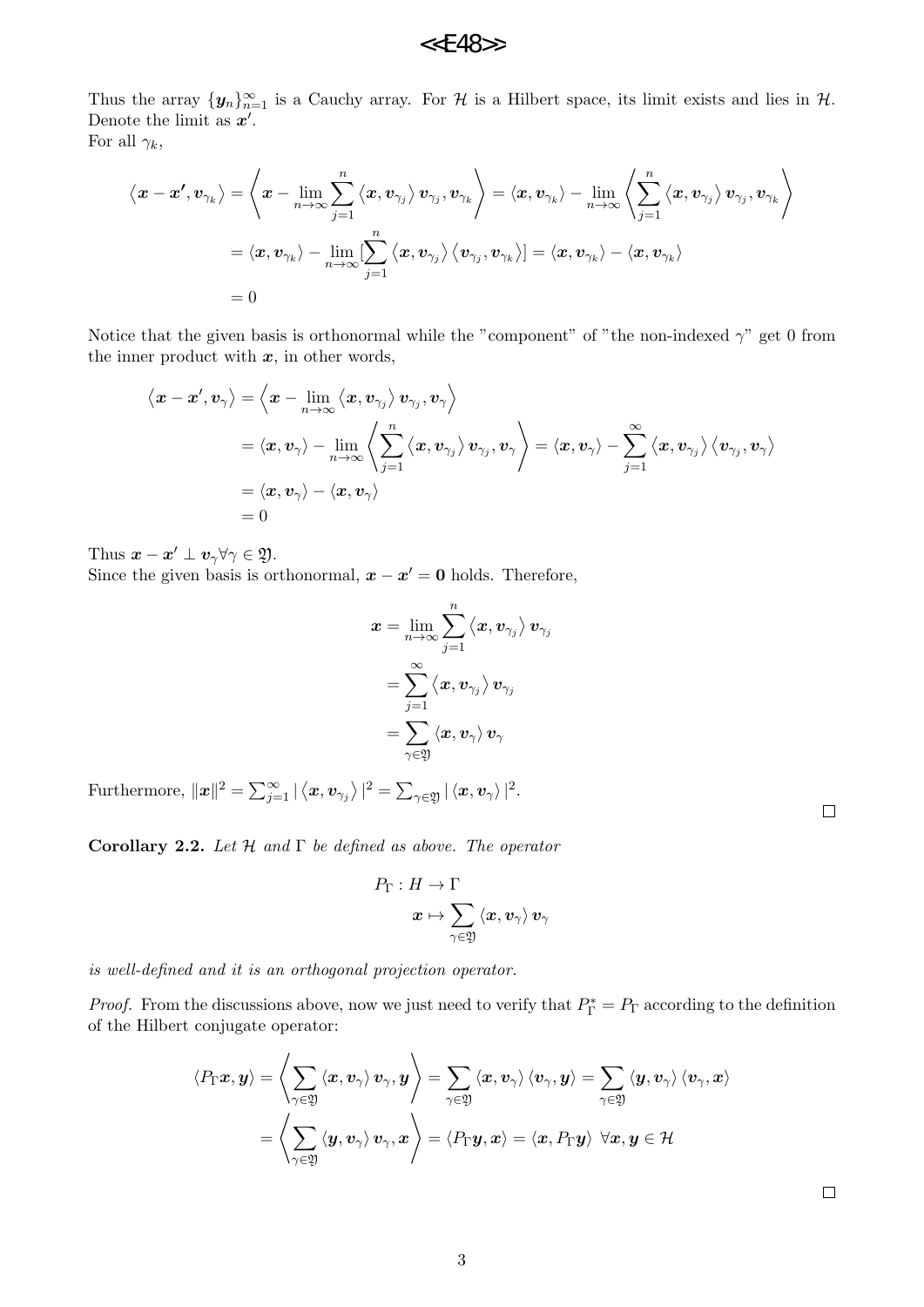**Theorem 2.3.** *Given a real Hilbert space H. Given a linear subspace* Γ *⊆ H with orthonormal basis*  $S_{\mathfrak{A}} = \{e_{\alpha}\}_{{\alpha \in \mathfrak{A}}}$  and  $S_{\mathfrak{B}} = \{\varepsilon_{\beta}\}_{{\beta \in \mathfrak{B}}}$ . For all  $\boldsymbol{x} \in H$ , the sum  $\sum_{{\alpha \in \mathfrak{A}}} \langle \boldsymbol{x}, \boldsymbol{e}_{\alpha} \rangle \boldsymbol{e}_{\alpha}$  and  $\sum_{{\beta \in \mathfrak{B}}} \langle \boldsymbol{x}, \boldsymbol{\varepsilon}_{\beta} \rangle \boldsymbol{\varepsilon}_{\beta}$  are *equal, i.e. the definition of the operator P*<sup>Γ</sup> *doesn't depends on the choice of the vector collection.*

*Proof.* Denote the orthogonal complement of  $\Gamma$  as  $\Gamma^{\perp}$ . Due to projective theorem over Hilbert spaces, for all vector  $x \in H$ , $x$  can be decomposed as  $x = x_1 + x_2$  where  $x_1 \in \Gamma$ ,  $x_2 \in \Gamma^{\perp}$ . Notice that  $x_1 \perp x_2$ . Take an orthonormal basis  $S_{\mathfrak{Y}} = {\{v_\gamma\}}_{\gamma \in \mathfrak{Y}}$  of  $\Gamma^{\perp}$ , both  $S_{\mathfrak{A}} \bigcup S_{\mathfrak{C}}$  and  $S_{\mathfrak{B}} \bigcup S_{\mathfrak{C}}$  are orthonormal basis of *H*. Therefore,

$$
\sum_{\alpha\in\mathfrak{A}}\left\langle \boldsymbol{x},\boldsymbol{e}_{\alpha}\right\rangle \boldsymbol{e}_{\alpha}=\boldsymbol{x}-\sum_{\gamma\in\mathfrak{Y}}\left\langle \boldsymbol{x},\boldsymbol{v}_{\gamma}\right\rangle \boldsymbol{v}_{\gamma}=\sum_{\beta\in\mathfrak{B}}\left\langle \boldsymbol{x},\boldsymbol{\varepsilon}_{\beta}\right\rangle \boldsymbol{\varepsilon}_{\beta}
$$

**Examples 2.1.** Let *H* be a real Hilbert space.

- 1.  $I: \mathbf{x} \mapsto \mathbf{x}$  is an orthogonal projection operator induced by  $\mathcal{H}$ .
- 2.  $\theta: \mathbf{x} \mapsto \mathbf{0}$  is an orthogonal projection operator induced by  $\varnothing$ .

Now we can give out the definition of the reflection operators :

### **Definition 2.6.** (**reflection operator**)

Let *H* be a real Hilbert space. An operator  $L \in \mathcal{B}(\mathcal{H})$  is a **reflection operator** if and only if there exists such an orthonormal set of *H* (namely  ${e_{\alpha}}_{\alpha \in \mathfrak{A}}$ ) and *P* the induced orthogonal projection  $\Omega$   $P \in \mathcal{B}(\mathcal{H}) : \mathbf{x} \mapsto \sum_{\alpha \in \mathfrak{A}} \langle \mathbf{x}, \mathbf{e}_{\alpha} \rangle \mathbf{e}_{\alpha}$  that satisfying  $L = 2P - I$ .

**Examples 2.2.** Let  $H$  be a real Hilbert space.

- 1. For  $I: \mathbf{x} \mapsto \mathbf{x}$ , notice that *I* is an orthogonal projection operator induced by  $\mathcal{H}$  and satisfies  $I = 2I - I$ , thus *I* is a reflection operator induced by  $H$ .
- 2. For  $-I: x \mapsto -x$ , notice that  $\theta: x \mapsto 0$  is an orthogonal projection operator induced by ∅ and satisfies  $-I = 2\theta - I$ , thus  $-I$  is a reflection operator induced by  $\varnothing$ .
- 3. Consider an orthonormal set  ${e_j}_{j=0}^m$ . If  $m = 0$ , it induces a centrosymmetry; if  $m = 1$ , it induces an axisymmetry; if  $m = 2$ , it induces a mirror-reflection.

**Theorem 2.4.** *Given a real Hilbert space*  $H$ *. Any reflection operator*  $L \in \mathcal{B}(\mathcal{H})$  *is unitary (and thus orthogonal), self-adjoint and involutory.*

*Proof.* According to the definition of the reflection operators, given any orthonormal set of  $H$  (namely  ${e_{\alpha}}_{\alpha \in \mathfrak{A}}$ ) and P the induced orthogonal projection operator  $P \in \mathcal{B}(\mathcal{H}) : \mathbf{x} \mapsto \sum_{\alpha \in \mathfrak{A}} \langle \mathbf{x}, \mathbf{e}_{\alpha} \rangle \mathbf{e}_{\alpha}$ , denote the reflection operator as  $L = 2P - I$ . *L* is obviously linear since both *P* and *I* are linear. Since

$$
\langle Lx, Lx \rangle = \langle 2Px - x, 2Px - x \rangle = 4 \langle Px, Px \rangle - 4 \langle Px, x \rangle + \langle x, x \rangle
$$
  
= 4  $\langle P^*Px, x \rangle - 4 \langle Px, x \rangle + \langle x, x \rangle = 4 \langle Px, x \rangle - 4 \langle Px, x \rangle + \langle x, x \rangle$   
=  $\langle x, x \rangle \ \forall x \in \mathcal{H}$ 

thus *L* holds norm.

Notice that  $\text{cod } L = L\mathcal{H} = \mathcal{H}$ , *L* is unitary and therefore bounded. In addition, because  $L^* = 2P^* - I^* = 2P^T - I = 2P - I = L$ , *L* is self-adjoint. According to the following calculation :

$$
(2P - I)^2 = 4P^2 - 4P + I = 4P - 4P + I = I
$$

*L* is involutory.

As we've proved, the reflection operators performs very well. Now we can use these operators to construct some algebraic structures.For convenience, we denote the set consists of all the reflection operators over a real Hilbert space  $\mathcal H$  as Refl $(\mathcal H)$ .

 $\Box$ 

 $\Box$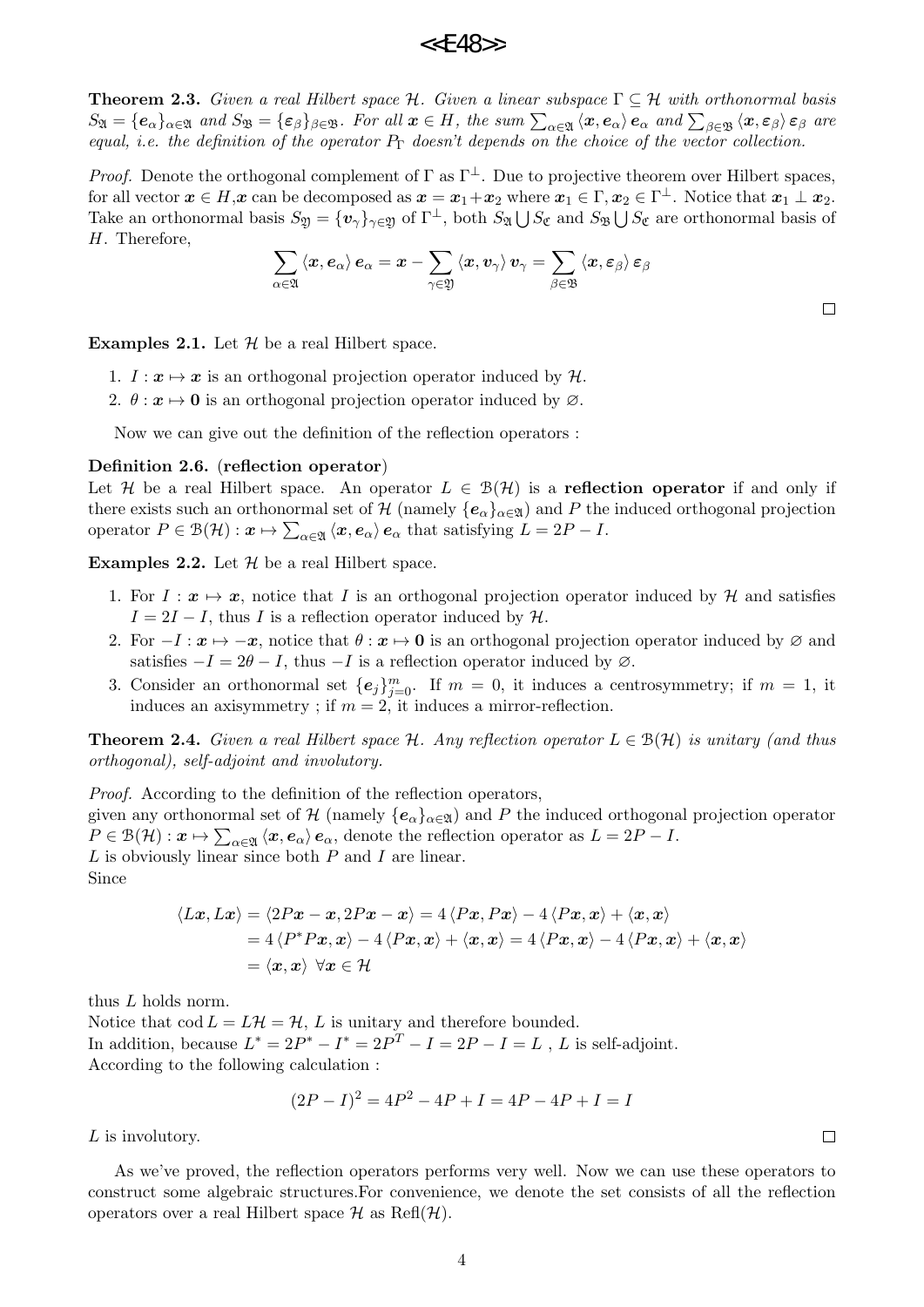# **3 Constructions of the Two Generalizations of** O(*n*; R)

#### **3.1 The First Generalization :** Θ(*κ*)

To state our motivation, we give the following lemma :

**Lemma 3.1.** For any orthogonal matrix A, there exists a sequence of reflection operators  $\{L_i\}_{i=0}^m$  that

$$
A = \prod_{i=0}^{m} L_i
$$

*Proof.* Given the orthogonal matrix *A*, any column vector of *A* is of norm 1. Transforms the first column of *A*. Since the column vector is orthogonal thus shares the same norm with  $\left[1, 0, \cdots, 0\right]^T$ , exists  $L_1$  (not unique) which leads to

$$
L_1 A = \begin{bmatrix} 1 & \star \\ 0 & A_1 \end{bmatrix}
$$

Since  $L_1$  and  $A$  are both unitary,  $L_1A$  is unitary. Thus

$$
\begin{bmatrix} 1 & 0 \ 0 & I_{n-1} \end{bmatrix} = \begin{bmatrix} 1 & \star \\ 0 & A_1 \end{bmatrix} \begin{bmatrix} 1 & 0 \\ \star & A_1^T \end{bmatrix} = \begin{bmatrix} 1 + \star^2 & \star A_1^T \\ A_1 \star & A_1 A_1^T \end{bmatrix}
$$

It implies that  $\star = 0$  and  $A_1 A_1^T = I$ . Furthermore, because

$$
\begin{bmatrix} 1 & 0 \ 0 & I_{n-1} \end{bmatrix} = \begin{bmatrix} 1 & 0 \ \star & A_1^T \end{bmatrix} \begin{bmatrix} 1 & \star \\ 0 & A_1 \end{bmatrix} = \begin{bmatrix} 1 & 0 \\ 0 & A_1^T A_1 \end{bmatrix}
$$

we have  $A_1^T A_1 = A_1 A_1^T = I$ , i.e.  $A_1$  is an orthogonal matrix whose type is  $(n-1) \times (n-1)$ . So

$$
L_1 A = \begin{bmatrix} 1 & 0 \\ 0 & A_1 \end{bmatrix}
$$

Again we transforms  $A_1$  similarly, we can get  $L'_2$  which holds

$$
L_2'A_1 = \begin{bmatrix} 1 & 0 \\ 0 & A_2 \end{bmatrix}
$$

Set  $L_2$  to be

$$
L_2 = \begin{bmatrix} 1 & 0 \\ 0 & L'_2 \end{bmatrix}
$$

As we've proved,  $L_2$  is a linear reflection operator. Now we have

$$
L_2 L_1 A = \begin{bmatrix} I_2 & 0 \\ 0 & A_2 \end{bmatrix}
$$

Apply the algorithm recursively, we can get  $\{L_i\}_{i=1}^k (k \leqslant n)$  which holds the equality  $(\prod_{i=1}^k L_i)A = I$ . Multiply  $A^T = A^{-1}$  to both sides, it gives out  $\prod_{i=1}^k L_i = A^T$ . Since all the involved matrices are self-adjoint,  $A = \prod_{i=1}^{k} L_{k-i+1}$ .

This lemma show us the structure of the orthogonal matrices and thus the structure of the orthogonal group  $O(n)$  in the finite-dimensional cases. Or to be more precise,

**Corollary 3.2.** *The set*  $\text{Ref}(\mathbb{R}^n)$  *generates*  $O(n;\mathbb{R})$ *.* 

From this conclusion, we construct the following set :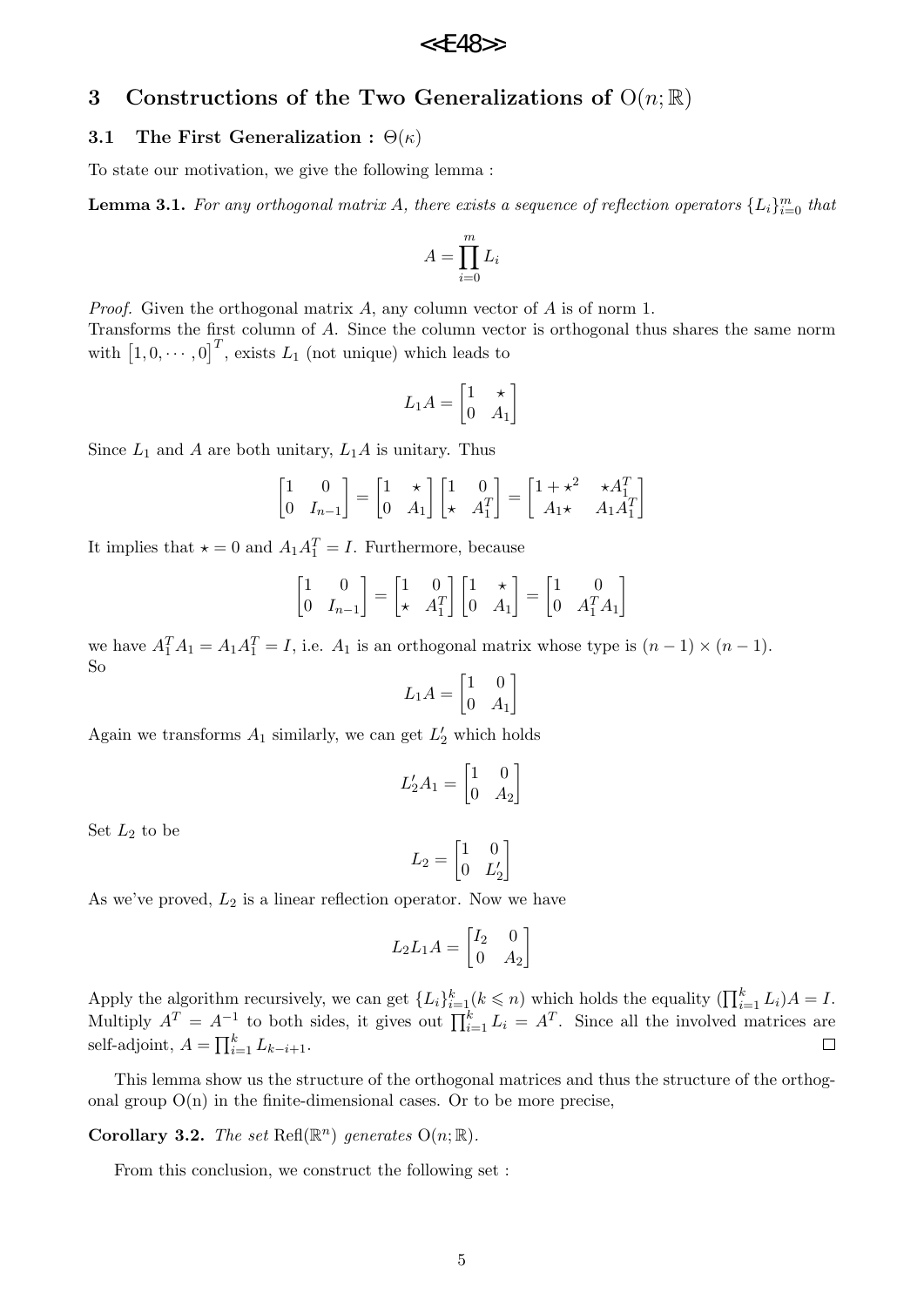$$
\texttt{<
$$

#### **Definition 3.1.** (The First Generalization :  $\Theta(\kappa)$ )

Let *H* be a real Hilbert space with dim  $H = \kappa \in \mathbf{Card}$ , then  $\Theta(\kappa)$  is defined as the set consists of the combinations of finitely many elements in  $\text{Ref}(\mathcal{H})$  under the usual operator multiplication :

$$
\Theta(\kappa) = \{ A \in \mathcal{B}(\mathcal{H}) : \exists \{ L_j \}_{j=1}^m \subset \text{Refl}(\mathcal{H})((m < \omega) \land (A = \prod_{j=1}^m L_j)) \}
$$

According to the fact that real Hilbert spaces with the same Hilbert-dimension are isomorphic as inner product spaces,  $\Theta(\kappa)$  is well defined. What's more, the set constructed above is actually a group :

**Theorem 3.3.** For all  $\kappa \in \mathbf{Card}$ , $\Theta(\kappa)$  forms a group.

*Proof.* We'll verify the proposition according to the definition of 'group' step by step.

Closeness : The product of two products of flat-reflection operators is a product of a longer flatreflection operators sequence. Thus  $\Theta(\kappa)$  closes under operator multiplication.

Associativity : Inherited from the operator multiplication.

Identity : Recall the fact that the identity operator *I* is also a reflection operator which is induced by *H*. Therefore we have  $I \in \Theta(\kappa)$  as its identity.

Invertibility : As we've proved, every reflection operator is involutory, thus for any operator  $A \in \Theta(\kappa)$ with the decomposition  $A = \prod_{j=1}^{k} L_j$ , we have its inverse  $A^{-1} = \prod_{j=1}^{k} L_{k-j+1} \in \Theta(\kappa)$ .  $\Box$ 

**Corollary 3.4.** *If*  $\kappa = n < \infty$ ,  $\Theta(\kappa) = \Theta(n) \cong O(n)$ .

From now on, we consider the group  $\Theta(\kappa)$  as the first generalization of  $O(n)$ .

### **3.2 The Second Generalization :** O(*κ*)

First, consider the definition of the automorphism groups of Hilbert spaces :

#### **Definition 3.2.** (**automorphism group of a real Hilbert space**)

Given a real Hilbert space  $H$ , its automorphism group  $Aut(\{H, +, \cdot, \langle, \rangle\}) = Aut(H)$  is defined to be the largest subgroup of  $Aut((\mathcal{H}, +))$  which satisfies all of the following requirements:

1.  $\forall \sigma \in \text{Aut}(\mathcal{H}), \sigma : \mathcal{H} \to \mathcal{H}$  is bijective.

2. 
$$
\sigma(\mathbf{x}) + \sigma(\mathbf{y}) = \sigma(\mathbf{x} + \mathbf{y}) \,\forall \sigma \in \text{Aut}(\mathcal{H}) \forall \mathbf{x}, \mathbf{y} \in \mathcal{H}
$$

- 3.  $\sigma(kx) = k\sigma(x) \,\forall \sigma \in \text{Aut}(\mathcal{H}) \forall k \in \mathbb{R} \forall x \in \mathcal{H}$
- 4.  $\langle \sigma(\mathbf{x}), \sigma(\mathbf{y}) \rangle = \langle \mathbf{x}, \mathbf{y} \rangle$   $\forall \sigma \in \text{Aut}(\mathcal{H}) \forall \mathbf{x}, \mathbf{y} \in \mathcal{H}$

Terminologically, such an element  $\sigma \in Aut(\mathcal{H})$  is called an automorphism of  $\mathcal{H}$ .

Notice that  $\mathbb{R}^n$  is a special case of real Hilbert spaces in finite dimensions, we have :

**Theorem 3.5.** Aut $(\mathbb{R}^n) = O(n)$   $\forall n \in \mathbb{N}$ 

*Proof.* Obviously  $O(n) \subseteq Aut(\mathbb{R}^n)$ . On the opposite direction,  $\forall \sigma \in \text{Aut}(\mathbb{R}^n) \forall x, y \in \mathbb{R}^n$ ,

$$
\langle \sigma {\bm x}, {\bm y} \rangle = \left\langle \sigma^{-1} \sigma {\bm x}, \sigma^{-1} {\bm y} \right\rangle = \left\langle {\bm x}, \sigma^{-1} {\bm y} \right\rangle \\ \langle \sigma {\bm x}, {\bm y} \rangle = \left\langle {\bm x}, \sigma^* {\bm y} \right\rangle = \left\langle {\bm x}, \sigma^T {\bm y} \right\rangle
$$

which indicates that  $\sigma \in O(n)$   $\forall \sigma \in Aut(\mathbb{R}^n)$  according to the uniqueness of an operator's Hilbert conjugate. Thus  $Aut(\mathbb{R}^n) \subseteq O(n)$ .

Therefore the underlying sets  $Aut(\mathbb{R}^n) = O(n)$ . Recall the fact that the two groups share the same group operation, they're identical as groups.  $\Box$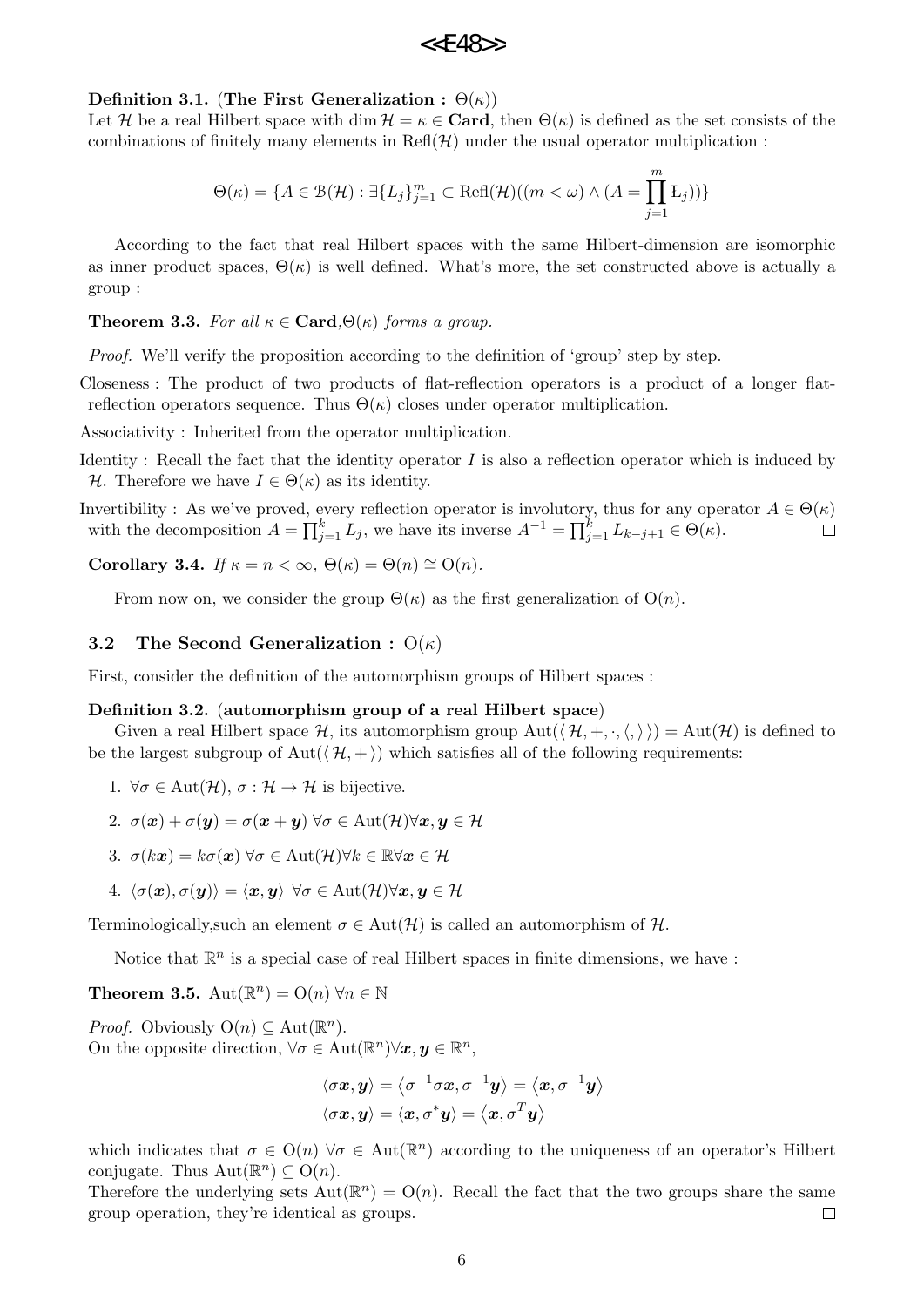Generalizing to infinite-dimensional real Hilbert spaces, we have :

**Theorem 3.6.** *Given a real Hilbert space H with any dimension,*

$$
\{A \in \mathcal{B}(\mathcal{H}) : A^{-1} = A^T\} = \text{Aut}(\mathcal{H})
$$

*Proof.* Denote the mentioned set as *S*. Obviously  $S \subseteq Aut(\mathcal{H})$ . On the opposite direction,  $\forall \sigma \in \text{Aut}(\mathcal{H}) \forall x, y \in \mathcal{H}$ ,

$$
\langle \sigma {\bm x}, {\bm y} \rangle = \big\langle \sigma^{-1} \sigma {\bm x}, \sigma^{-1} {\bm y} \big\rangle = \big\langle {\bm x}, \sigma^{-1} {\bm y} \big\rangle \\ \langle \sigma {\bm x}, {\bm y} \rangle = \langle {\bm x}, \sigma^* {\bm y} \rangle = \big\langle {\bm x}, \sigma^T {\bm y} \big\rangle
$$

which indicates that  $\sigma \in S \ \forall \sigma \in \text{Aut}(\mathcal{H})$  according to the uniqueness of an operator's Hilbert conjugate. Thus  $Aut(\mathcal{H}) \subseteq S$ .

Therefore the underlying set 
$$
\text{Aut}(\mathcal{H}) = S
$$
, i.e.  $\{A \in \mathcal{B}(\mathcal{H}) : A^{-1} = A^{T}\} = \text{Aut}(\mathcal{H})$ .

To make the second generalization to be given well-defined, we give out the following lemma :

**Lemma 3.7.** Let  $\mathcal{H}_1$  and  $\mathcal{H}_2$  be two real Hilbert spaces.

$$
\dim \mathcal{H}_1 = \dim \mathcal{H}_2 \iff \mathrm{Aut}(\mathcal{H}_1) \cong \mathrm{Aut}(\mathcal{H}_2)
$$

*Proof.* Immediately followed after the fact that dim  $\mathcal{H}_1 = \dim \mathcal{H}_2 \iff \mathcal{H}_1 \cong \mathcal{H}_2$ .  $\Box$ 

Here comes the second generalization of the orthogonal groups :

#### **Definition 3.3.** (The Second Generalization :  $O(\kappa)$ ):

Let  $\kappa \in \mathbf{Card}$  and  $\mathcal H$  a real Hilbert space satisfying dim  $\mathcal H = \kappa$ .  $O(\kappa)$  is then defined as the automorphism group of  $H$ , i.e.  $O(\kappa) = Aut(H)$ .

According to the lemma given above,  $O(\kappa)$  is unique up to isomorphisms.And as we've proved,

#### **Theorem 3.8.**

$$
O(n) \cong O(n) \,\forall n \in \mathbb{N}
$$

where  $O(n)$  is the common orthogonal group and  $O(n)$  the generalization in finite-dimensional cases.

Notice that  $O(\omega)$  (and even  $\Theta(\omega)$ ) are different from the stable orthogonal group  $O = \lim_{\omega \to 0} O(n) = \frac{O(\omega)}{n}$  $\bigcup_{n=0}^{\infty}$  O(*n*), e.g. consider the reflection induced by  $x = \{x_i = \frac{1}{2}\}$  $\frac{1}{2^i}$ } $\sum_{i=1}^{\infty}$  which lies in  $\Theta(\omega)$  (and thus in  $O(\omega)$ ) but not in O. To be precise,  $O \subset \Theta(\omega) \leq O(\omega)$  as we'll see.

### **3.3** The At-First-Sight Relationship between  $\Theta(\kappa)$  and  $O(\kappa)$

**Theorem 3.9.** For any  $\kappa \in \text{Card}, \Theta(\kappa)$  is an normal subgroup of  $O(\kappa)$ , i.e.  $\Theta(\kappa) \leq O(\kappa) \forall \kappa \in \text{Card}$ .

*Proof.* First, we should prove that  $\Theta(\kappa) \subseteq O(\kappa)$ . Since every reflection operator is orthogonal, so is their product which satisfies the requirement above. Thus  $\Theta(\kappa)$  is a subgroup of  $O(\kappa)$ .

Now consider an operator  $A \in \Theta(\kappa)$  which can be written as  $A = \prod_{i=0}^{m} L_i$  where  $L_i(i = 0, \dots, m)$  are reflection operators. Let  $X \in O(\kappa)$ . Then

$$
X^{-1}AX = X^{-1}(\prod_{i=0}^{m} L_i)X = \prod_{i=0}^{m} X^{-1}L_iX = \prod_{i=0}^{m} X^{T}L_iX
$$

Notice that by definition  $L_i(i=0,\dots,m)$  has the form  $\mathbf{x} \mapsto -I\mathbf{x}+2\sum_{\alpha\in\mathfrak{A}}\langle\mathbf{x},\mathbf{e}_{\alpha}\rangle\mathbf{e}_{\alpha}$  where  $\{\mathbf{e}_{\alpha}\}_{{\alpha\in\mathfrak{A}}}$ is an orthonormal vector collection. Thus

$$
X^{T}L_{i}X: \mathbf{x} \mapsto -X^{T}IX\mathbf{x}+2\sum_{\alpha \in \mathfrak{A}} X^{T} \langle X\mathbf{x}, \mathbf{e}_{\alpha} \rangle \mathbf{e}_{\alpha} = -\mathbf{x}+2\sum_{\alpha \in \mathfrak{A}} \langle \mathbf{x}, X^{T} \mathbf{e}_{\alpha} \rangle (X^{T} \mathbf{e}_{\alpha})
$$

It implies that  $X^{-1}L_iX = X^TL_iX$  ( $i = 0, \dots, m$ ) are also reflection operators, i.e.

$$
X^{-1}AX \in \Theta(\kappa) \subseteq O(\kappa) \forall A \in \Theta(\kappa) \forall X \in O(\kappa)
$$

In one word,  $\Theta(\kappa) \triangleleft O(\kappa) \forall \kappa \in \mathbf{Card}$ .

Due to this theorem,  $Θ(κ)$  seems to have a stronger requirement than  $O(κ)$ .

 $\Box$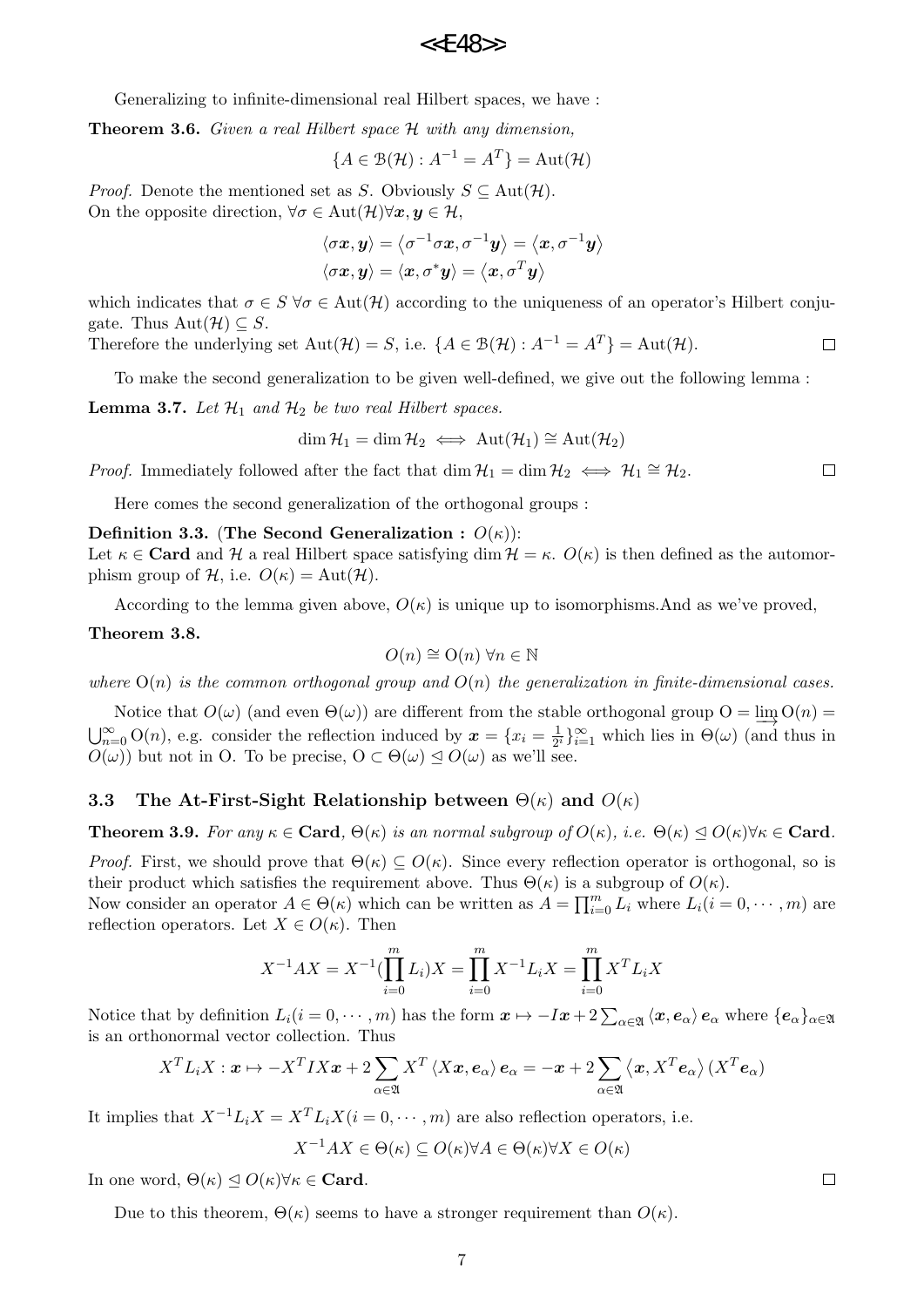# **4 Two Generalizations of the Euclidean Groups**

## **4.1 Motivation**

As a demo, we'd like to generalize the Euclidean groups  $E(n)$  by the way. For convenience, first we give out the definition of the translation groups  $T(n)$  for finite-dimensional cases.

## **Definition 4.1.** (Translation Group of finite dimension :  $T(n)$ )

For finite dimension *n*, the **translation group of dimension** *n* **namely**  $T(n)$  is defined as the additive group structure of *n*-dimensional Euclidean space  $\mathbb{R}^n$ , i.e.

$$
\mathcal{T}(n) = \langle \mathbb{R}^n, + \rangle
$$

In this section, the homomorphism  $\varphi$  is defined as follows (which will be frequently used soon):

$$
\varphi: \mathrm{O}(n) \to \mathrm{Aut}(\mathrm{T}(n))
$$

$$
M \mapsto (\varphi_M: \boldsymbol{x} \mapsto M\boldsymbol{x})
$$

This homomorphism induces an operation  $\cdot_{\varphi}$  on  $T(n) \times O(n)$  which makes the Cartesian product be a group.

$$
\cdot_{\varphi} : (\mathcal{T}(n) \times \mathcal{O}(n)) \times (\mathcal{T}(n) \times \mathcal{O}(n)) \to (\mathcal{T}(n) \times \mathcal{O}(n))
$$

$$
((\boldsymbol{x}_1, M_1), (\boldsymbol{x}_2, M_2)) \mapsto (\boldsymbol{x}_1 + \varphi_{M_1}(\boldsymbol{x}_2), M_1 M_2) = (\boldsymbol{x}_1 + M_1 \boldsymbol{x}_2, M_1 M_2)
$$

This leads us to the semidirect product  $T(n) \rtimes_{\varphi} O(n) = \langle T(n) \times O(n), \cdot_{\varphi} \rangle$  where ' $\times$ ' denotes the Cartesian product. In fact, it's exactly the Euclidean group  $E(n) = ISO(\mathbb{R}^n)$  with action  $\mu$  on  $\mathbb{R}^n$ .

$$
\mu: \mathcal{E}(n) \times \mathbb{R}^n \to \mathbb{R}^n
$$

$$
((M, v), x) \mapsto Mx + v
$$

The construction above can be easily generalized via either  $\Theta(\kappa)$  or  $O(\kappa)$  since  $O(n)$  is just their special case for finite dimension. This statement leads to the following two generalizations of Euclidean groups on infinite-dimensional Hilbert spaces.

## **4.2 Constructions**

Since  $\mathbb{R}^n$  can be seen as a real finite-dimensional Hilbert space, the translation group can be defined on infinite dimensions as following:

### **Definition 4.2.** (**Translation Group of any dimension :**  $T(\kappa)$ )

For any dimension  $\kappa \in \mathbf{Card}$ , the **translation group of dimension**  $\kappa$  **namely**  $T(\kappa)$  is defined as the additive group structure of  $\kappa$ -dimensional real Hilbert space  $\mathcal{H}$ , i.e.

$$
T(n) = \langle \mathcal{H}, + \rangle, (\dim \mathcal{H} = \kappa)
$$

which is unique up to isomorphism.

Notice that  $O(n)$  is the special case of  $\Theta(\kappa)$  and  $O(\kappa)$  on finite dimensions. Therefore,  $\varphi$  can be extended to  $O(\kappa)$  and then restricted to  $\Theta(\kappa)$ . For convenience we still use the notation ' $\varphi$ ':

$$
\varphi: O(\kappa) \to \text{Aut}(\text{T}(\kappa))
$$

$$
M \mapsto (\varphi_M: \bm{x} \mapsto M\bm{x})
$$

This homomorphism also induces an operation  $\cdot_{\varphi}$  on  $T(\kappa) \times O(\kappa)$  which makes the set another group.

$$
\cdot_{\varphi} : (\mathcal{T}(\kappa) \times O(\kappa)) \times (\mathcal{T}(\kappa) \times O(\kappa)) \to (\mathcal{T}(\kappa) \times O(\kappa))
$$

$$
((\boldsymbol{x}_1, M_1), (\boldsymbol{x}_2, M_2)) \mapsto (\boldsymbol{x}_1 + \varphi_{M_1}(\boldsymbol{x}_2), M_1 M_2) = (\boldsymbol{x}_1 + M_1 \boldsymbol{x}_2, M_1 M_2)
$$

The semidirect product  $T(\kappa) \rtimes_{\varphi} O(\kappa)$  induces a generalization of the Euclidean groups. Restrict  $\varphi$  on  $\Theta(\kappa)$ , the semidirect product  $T(\kappa) \rtimes_{\varphi} \Theta(\kappa)$  offers another generalization.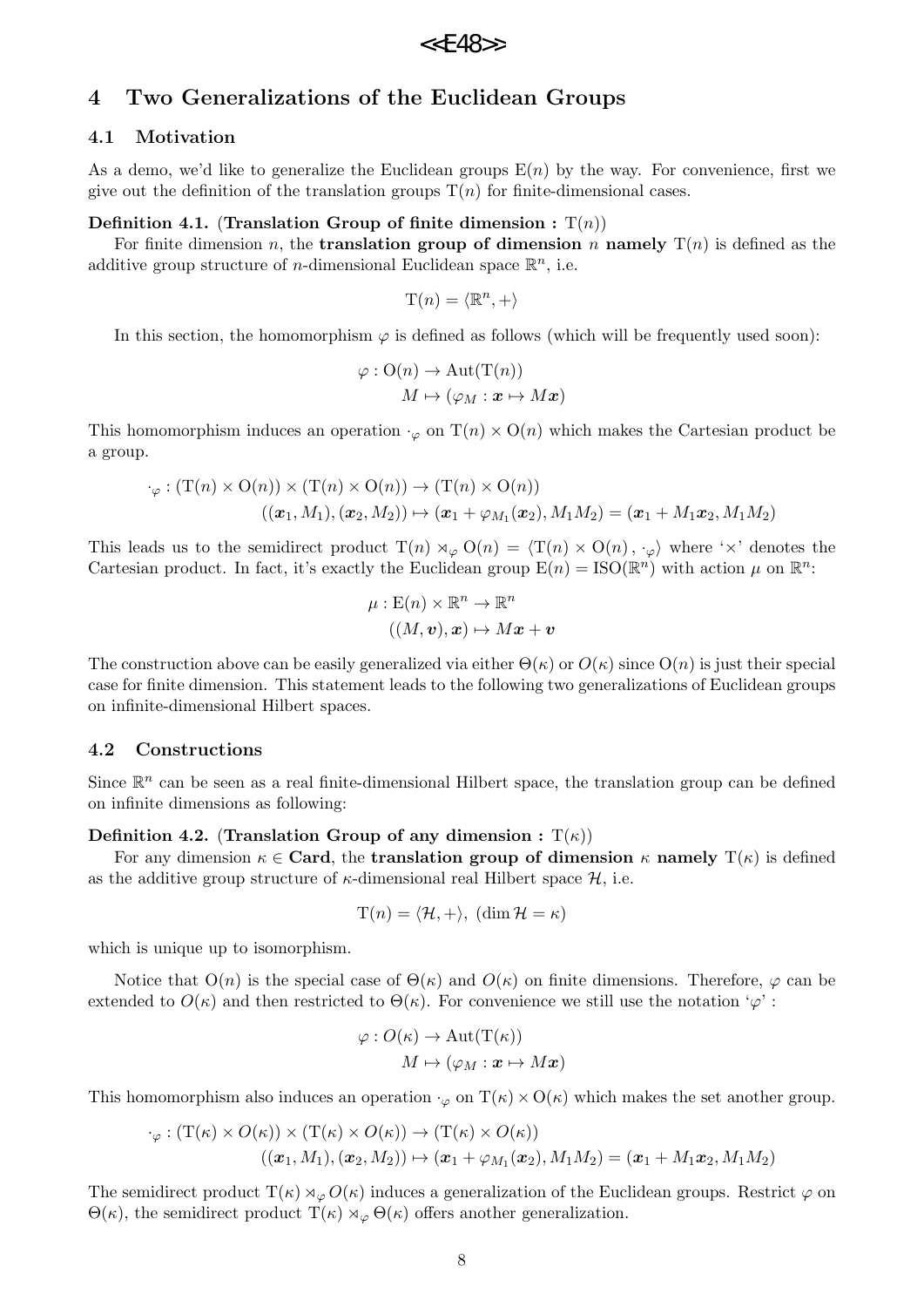#### **Definition 4.3.** (**Two Generalizations of Euclidean Group :**  $\Xi(\kappa)$  and  $E(\kappa)$ )

The homomorphism  $\varphi$  is the same as given above and let  $\kappa \in \mathbf{Card}$ . The **broken Euclidean group**  $\Xi(\kappa)$  is defined as the semidirect product  $\Xi(\kappa) = \mathrm{T}(\kappa) \rtimes_{\varphi} \Theta(\kappa)$ . The **full Euclidean group** *E*(*κ*) is defined as the semidirect product  $E(\kappa) = T(\kappa) \rtimes_{\varphi} O(\kappa)$ .

Their odd names are from the following theorem:

**Theorem 4.1.** For any  $\kappa \in \mathbf{Card}, \Xi(\kappa)$  is a normal subgroup of  $E(\kappa)$ , i.e.  $\Xi(\kappa) \triangleleft E(\kappa) \forall \kappa \in \mathbf{Card}$ .

*Proof.* Let *H* be the *κ*-dimensional real Hilbert space while  $(a, A) \in \Xi(\kappa)$  and  $(m, M) \in E(\kappa)$ . Notice that  $(m, M)^{-1} = (-M^{-1}m, M^{-1})$ . Therefore,

$$
(\mathbf{m}, M)^{-1}(\mathbf{a}, A)(\mathbf{m}, M) = (-M^{-1}\mathbf{m}, M^{-1})(\mathbf{a}, A)(\mathbf{m}, M) = (-M^{-1}\mathbf{m} + M^{-1}\mathbf{a} + M^{-1}A\mathbf{m}, M^{-1}AM)
$$

Due to this equation where  $-M^{-1}\mathbf{m} + M^{-1}\mathbf{a} + M^{-1}Am \in \mathcal{H}$  thus  $-M^{-1}\mathbf{m} + M^{-1}\mathbf{a} + M^{-1}Am \in \mathcal{H}$  $T(\kappa)$ , whether  $(m, M)^{-1}(a, A)(m, M)$  is in  $\Xi(\kappa)$  only depends on whether  $M^{-1}AM$  is in  $\Theta(\kappa)$ . Since  $\Theta(\kappa) \leq O(\kappa)$ ,  $M^{-1}AM$  is in  $\Theta(\kappa)$  thus  $(m, M)^{-1}(a, A)(m, M)$  is in  $\Xi(\kappa)$ . This implies that  $\Xi(\kappa)$  is a normal subgroup of  $E(\kappa)$ , i.e.  $E(\kappa) \triangleleft E(\kappa)$ .  $\Box$ 

What's more, as a corollary of Mazur-Ulam theorem, we have :

**Corollary 4.2.** Let H be a real Hilbert space whose dimension is  $\kappa \in \mathbf{Card}$ , then  $E(\kappa)$  is isomorphic *to its isometry group*  $ISO(\mathcal{H})$ *, i.e.*  $E(\kappa) \cong ISO(\mathcal{H})$ *.* 

Compared to the finite-dimensional cases where  $E(n) = ISO(\mathbb{R}^n)$ ,  $E(\kappa)$  seems to be a good enough generalization of the Euclidean groups.

## **5** Properties of  $\Theta(\kappa)$  and  $O(\kappa)$

#### **5.1 As Topological Groups**

**Theorem 5.1.** *With the topology induced by*  $||\bullet||_{op}$ ,  $\Theta(\kappa)$  *and*  $O(\kappa)$  *are topological groups.* 

*Proof.* For  $A, B \in \mathcal{B}(\mathcal{H})$ ,

$$
||AB||_{op} = \sup_{||\bm{x}||_{\mathcal{H}}=1} ||AB\bm{x}||_{\mathcal{H}} \le ||A||_{op}||B||_{op}||\bm{x}||_{\mathcal{H}} = ||A||_{op}||B||_{op}
$$

That is  $||AB||_{op} \le ||A||_{op} ||B||_{op}$  which implies the continuity of the operation on  $\mathcal{B}(\mathcal{H})$ . Since  $\Theta(\kappa) \le$  $O(\kappa) \subset \mathcal{B}(\mathcal{H})$ , the operation restricted on the two groups is also continuous, i.e.  $\Theta(\kappa)$  and  $O(\kappa)$  are topological groups with the topology induced by *∥•∥*op.  $\Box$ 

**Corollary 5.2.**  $\Theta(\kappa)$  *is a topological subgroup of*  $O(\kappa)$  *with the topology induced by*  $||\bullet||_{op}$ .

## **5.2 Topological Relationship with Spheres**

About the topology of  $\Theta(n) = O(n) = O(n)$  we have the lemma:

**Lemma 5.3.** *The following graph consists of fibre bundles*



*where each fibre bundle* (*E, B, π, F*) *is denoted as*

*B*  $F \longrightarrow E$ *π* OO

with  $j = 0, 1, \dots, n, n + 1, \dots$ , and  $S^j$  the spheres, F the fibre, E the total space, B the base space.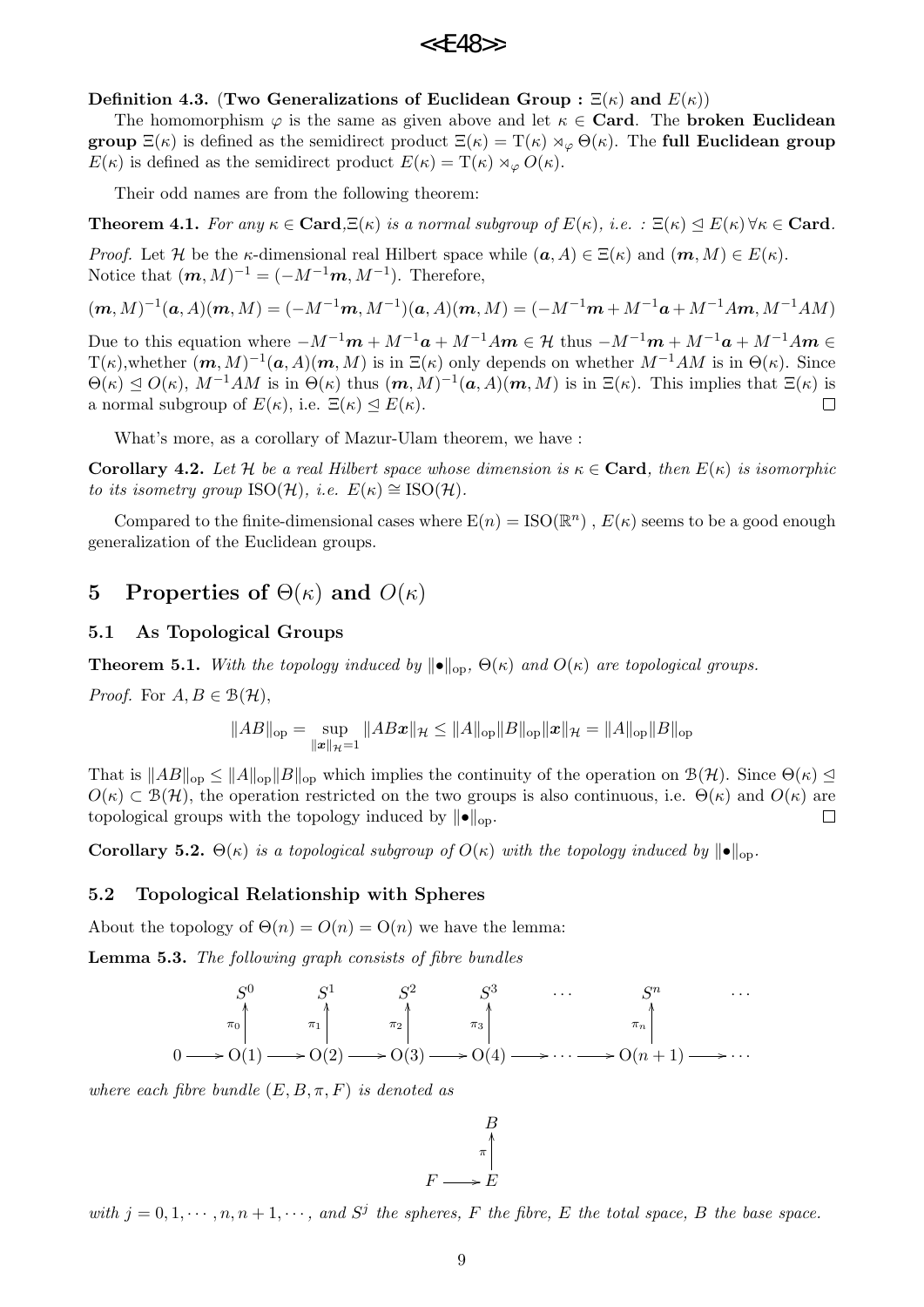*Proof.* Let  $V_k(\mathbb{R}^n)$  denote the Stiefel manifold.

First we take an orthonormal basis of  $\mathbb{R}^{j+1}$  namely  $\{e_i\}_{i=1}^{j+1}\in V_{j+1}(\mathbb{R}^{j+1})$ . Identify  $\mathbb{R}^j$  with  $\mathsf{span}(\{e_i\}_{i=2}^{j+1})$ as following : take an orthonormal basis of R as following: take an orthonormal basis of  $\mathbb{R}^j$  anonymously with a bijection *η* from the anonymous basis  $(\in V_j(\mathbb{R}^j))$  to  $\{e_i\}_{i=2}^{j+1} \in V_j(\mathbb{R}^{j+1})$  and linearly span the bijection, denoting the resulting isomor- $\text{phism as } \eta: \textsf{span}(\{e_i\}_{i=2}^{j+1}) \to \mathbb{R}^j.$ 

Let the continuous surjection  $\pi_j$  :  $O(j + 1) \rightarrow S^j$  be defined as follows :

$$
\pi_j: \mathcal{O}(j+1) \to S^j
$$

$$
A \mapsto Ae_1
$$

We just need to verify for every  $x \in S^j$ , there exists a neighbourhood  $\mathcal{N}_x$  of  $x$  and a homeomorphism  $\varphi$  :  $\pi^{-1}(\mathcal{N}_x) \to \mathcal{N}_x \times O(j)$  making the following graph commute :



where  $proj_1 : \mathcal{N}_x \times O(j) \to \mathcal{N}_x$  is the canonical projection to the first factor. For every  $A, B \in O(j + 1)$  which satisfy  $Ae_1 = Be_1$ , we have :

$$
\textsf{span}(\{A\bm{e}_i\}_{i=2}^{j+1})=(\textsf{span}(\{A\bm{e}_1\}))^\perp=(\textsf{span}(\{B\bm{e}_1\}))^\perp=\textsf{span}(\{B\bm{e}_i\}_{i=2}^{j+1})
$$

In other words, for every  $x \in S^j$ , a *j*-dimensional subspace is associated. At every point  $x \in S^j$ , take an orthonormal basis of the subspace  $(\textsf{span}(\{\bm{x}\}))^{\perp} = (\textsf{span}(\{A\bm{e}_1\}))^{\perp}$  namely  $\{\bm{\varepsilon}_i\}_{i=1}^j \in V_j(\mathbb{R}^{j+1})$ . Recall our identification for  $\textsf{span}(\{e_i\}_{i=2}^{j+1})$  and  $\mathbb{R}^j$ . Consider the bijection :

$$
f: \{\varepsilon_i\}_{i=1}^j \to \{\eta(\boldsymbol{e}_i)\}_{i=2}^{j+1} \in V_j(\mathbb{R}^j)
$$

$$
\varepsilon_i \mapsto \eta(\boldsymbol{e}_{i+1})
$$

Linearly span the bijection *f* to the isomorphism (and thus a homeomorphism)  $\hat{f}$  : span( $\{\varepsilon_i\}_{i=1}^j$ )  $\rightarrow$  $\mathbb{R}^j$ . Therefore for every  $A \in \pi^{-1}(\boldsymbol{x})$ ,  $\left\{ \hat{f}(A\boldsymbol{\varepsilon}_i) \right\}_{i=0}^{j+1}$  $i=2$   $\in V_j(\mathbb{R}^j)$  is an orthonormal basis of  $\mathbb{R}^j$  while  $\left\{\hat{f}(\boldsymbol{\varepsilon}_i)\right\}_{i=1}^{j+1}$  $i=2$   $\in V_j(\mathbb{R}^j)$  is also an orthonormal basis of  $\mathbb{R}^j$ . According to the fact that *A* can be written as the following form uniquely with  ${e_i}_{i=1}^{j+1}$  given:

$$
\begin{aligned} A: \mathbb{R}^{j+1} &\rightarrow \mathbb{R}^{j+1} \\ x &\mapsto \sum_{i=1}^{j+1} \left\langle x, e_i \right\rangle (Ae_i) \end{aligned}
$$

For every point  $x \in S^j$ , we can define this mapping :

$$
\phi_{\boldsymbol{x}} : \pi^{-1}(\boldsymbol{x}) \to O(j)
$$

$$
(A: \boldsymbol{x} \mapsto \sum_{i=1}^{j+1} \langle \boldsymbol{x}, e_i \rangle (Ae_i)) \mapsto (\phi_{\boldsymbol{x}}(A): \boldsymbol{x} \mapsto \sum_{i=1}^{j} \langle \boldsymbol{x}, \hat{f}(\varepsilon_i) \rangle (\hat{f}(A\varepsilon_i)))
$$

where  ${\{\varepsilon_i\}}_{i=1}^j$  is the orthonormal basis we have taken above for every  $x \in S^j$ . Now we can give out the homeomorphism  $\varphi : \pi^{-1}(\mathcal{N}_x) \to \mathcal{N}_x \times O(j)$ :

$$
\varphi : \pi^{-1}(\mathcal{N}_x) \to \mathcal{N}_x \times \mathrm{O}(j)
$$

$$
A \mapsto (A\mathbf{e}_1, \phi_{A\mathbf{e}_1}(A))
$$

Let's prove that  $\varphi$  is a homeomorphism :

It's obvious that  $\varphi$  is a surjection. Consider  $\pi^{-1}(x)/(\text{proj}_2 \circ \varphi)$ , in each equivalent class [*A*] for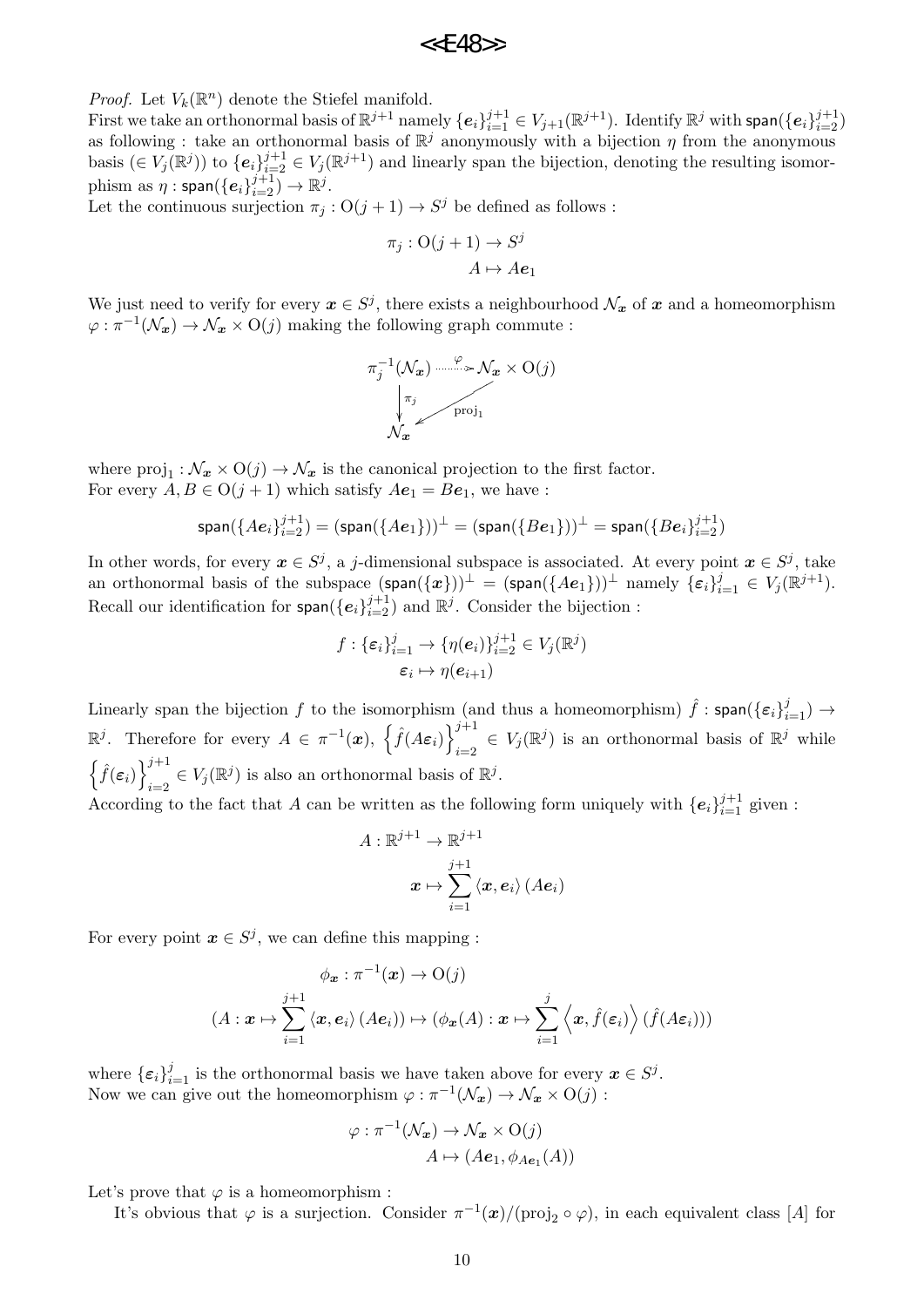any element  $A \in [A]$ ,  $\{Ae_i\}_{i=2}^{j+1}$  identifies while  $Ae_1$  differs, i.e.  $\varphi$  is injective. That is,  $\varphi$  is a bijection.

The 'evaluation'  $O(j + 1) \rightarrow \mathbb{R}^{j+1}$ ;  $A \mapsto Ae_1$  is continuous, i.e.  $\varphi$  is continuous for the first component.

 $\forall A_1, A_2 \in \pi^{-1}(\boldsymbol{x})$ , notice that  $A_1e_1 = A_2e_1 = \boldsymbol{x}$ . Consider  $\tilde{A}_1 = \phi_{\boldsymbol{x}}(A_1)$  and  $\tilde{A}_2 = \phi_{\boldsymbol{x}}(A_2)$ , which have the property :

$$
\tilde{A}\hat{f}(\varepsilon_i) = \phi_{\boldsymbol{x}}(A)\hat{f}(\varepsilon_i) = \left\langle \hat{f}(\varepsilon_i), \hat{f}(\varepsilon_i) \right\rangle (\hat{f}(A\varepsilon_i)) = \hat{f}(A\varepsilon_i) \quad (i = 1, 2, \cdots, j, \forall A \in \pi^{-1}(\boldsymbol{x}))
$$

To compute the distance between  $A_1$  and  $A_2$ , we have :

$$
d(A_1, A_2) = ||A_1 - A_2||_{op} = \inf_{\boldsymbol{v} \in S^j} ||A_1 \boldsymbol{v} - A_2 \boldsymbol{v}||_{\mathbb{R}^{j+1}}
$$
  
= 
$$
\inf_{\boldsymbol{v} \in S^j} \sqrt{\sum_{i=1}^{j+1} \langle (A_1 - A_2) \boldsymbol{v}, e_i \rangle^2} = \inf_{\boldsymbol{v} \in S^j} \sqrt{0 + \sum_{i=2}^{j+1} \langle (A_1 - A_2) \boldsymbol{v}, e_i \rangle^2}
$$
  
= 
$$
\inf_{\boldsymbol{v} \in S^j} \sqrt{\sum_{i=2}^{j+1} \langle \boldsymbol{v}, e_i \rangle^2 (\langle A_1 e_i, e_i \rangle - \langle A_2 e_i, e_i \rangle)^2}
$$

while for  $\tilde{A}_1, \tilde{A}_2$  we have :

$$
d(\tilde{A}_{1}, \tilde{A}_{2}) = \inf_{\mathbf{v} \in S^{j-1}} \sqrt{\sum_{i=1}^{j} \left\langle (\tilde{A}_{1} - \tilde{A}_{2}) \mathbf{v}, \hat{f}(\varepsilon_{i}) \right\rangle^{2}}
$$
  
= 
$$
\inf_{\mathbf{v} \in S^{j-1}} \sqrt{\sum_{i=1}^{j} \left\langle \mathbf{v}, \hat{f}(\varepsilon_{i}) \right\rangle^{2} (\left\langle \tilde{A}_{1} \hat{f}(\varepsilon_{i}), \hat{f}(\varepsilon_{i}) \right\rangle - \left\langle \tilde{A}_{2} \hat{f}(\varepsilon_{i}), \hat{f}(\varepsilon_{i}) \right\rangle)^{2}}
$$
  
= 
$$
\inf_{\mathbf{v} \in S^{j-1}} \sqrt{\sum_{i=1}^{j} \left\langle \mathbf{v}, \hat{f}(\varepsilon_{i}) \right\rangle^{2} (\left\langle \hat{f}(A_{1}\varepsilon_{i}), \hat{f}(\varepsilon_{i}) \right\rangle - \left\langle \hat{f}(A_{2}\varepsilon_{i}), \hat{f}(\varepsilon_{i}) \right\rangle)^{2}}
$$

In other words,  $d(A_1, A_2) = d(\tilde{A}_1, \tilde{A}_2)$ . Therefore, for every  $\varepsilon > 0$ , we have  $\delta = \varepsilon > 0$  satisfying that  $d(A_1, A_2) < \delta \Rightarrow d(\phi_x(A_1), \phi_x(A_2)) < \varepsilon, \forall A_1, A_2 \in \pi^{-1}(x)$ , i.e.  $\phi_x$  is continuous when restricted on  $\pi^{-1}(\boldsymbol{x})$ .

Now for every  $A, B \in \pi^{-1}(\mathcal{N}_x)$ , by the fact that  $\varphi$  is surjective, there exists  $C \in \pi^{-1}(\mathcal{N}_x)$  satisfying the following two requirements:

1.  $\phi_{Ce_1}(C) = \phi_{Be_1}(B)$ , i.e.  $\varphi(C)$  and  $\varphi(B)$  only differs in the first component.

2.  $Ce_1 = Ae_1$ , i.e.  $C \in \pi^{-1}(Ae_1)$ 

By the first requirement,

$$
d(C, B) = \inf_{\mathbf{v} \in S^{j+1}} \sqrt{\langle \mathbf{v}, \mathbf{e}_1 \rangle^2 (\langle Ce_1, \mathbf{e}_1 \rangle - \langle Be_1, \mathbf{e}_1 \rangle)^2}
$$
  
=  $\sqrt{(\langle Ce_1, \mathbf{e}_1 \rangle - \langle Be_1, \mathbf{e}_1 \rangle)^2}$   
=  $||(C - B)\mathbf{e}_1|| = ||\pi(C) - \pi(B)||$   
=  $||\varphi(C) - \varphi(B)||$  (from the vanished difference of the second component)  
=  $d(\varphi(C), \varphi(B))$ 

By the second requirement,  $d(\varphi(A), \varphi(C)) = d(A, C)$  as we've computed. With the induced metric on the product space  $\mathcal{N}_x \times O(j)$ , it computes

$$
d(\varphi(A), \varphi(B)) = \sqrt{d^2(\varphi(A), \varphi(C)) + d^2(\varphi(C), \varphi(B))}
$$
  
=  $\sqrt{d^2(A, C) + d^2(C, B)}$  (substitution of equal quantity)  
=  $d(A, B)$ 

Thus  $\varphi$  is an isometry, i.e. the homeomorphism we desire.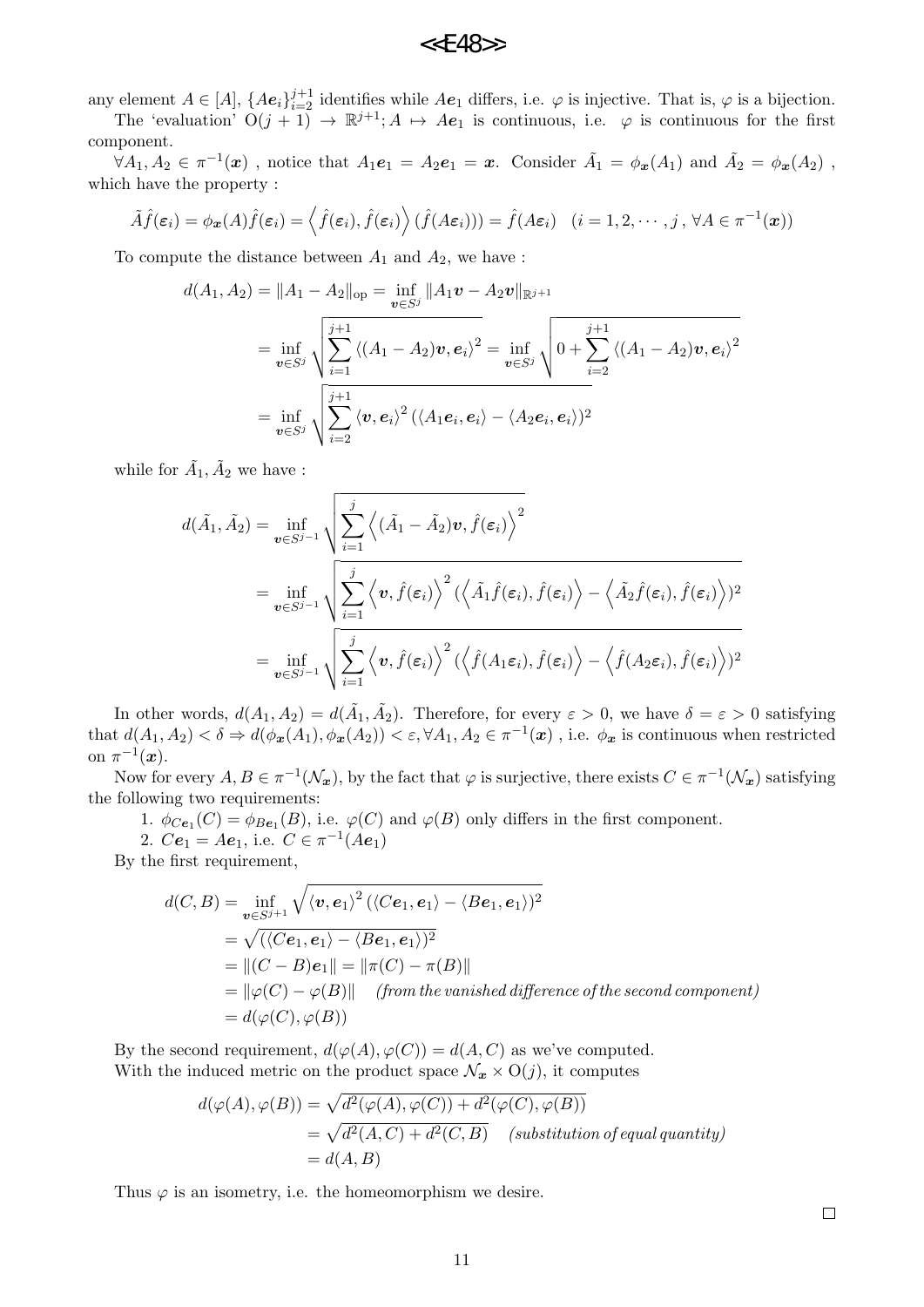However the infinite cases are not so simple. The following is a natural generalization of spheres :

**Definition 5.1.** (Cardinal-Dimensional Sphere:  $S^{\kappa}$ )

Let  $\kappa \in \mathbf{Card}$  and  $\mathcal{H}$  be a real Hilbert space with dim  $\mathcal{H} = |\kappa + 1| \in \mathbf{Card}$ . Then  $S^{\kappa}$  is defined as the unit sphere in *H*, i.e.

$$
S^{\kappa} = \{ \boldsymbol{x} \in \mathcal{H} : ||\boldsymbol{x}|| = 1 \}
$$

Notice that  $\mathbb{R}^{n+1}$  is also a finite-dimensional real Hilbert space, then for finite dimension the definition above gives out exactly  $S<sup>n</sup>$  which shows that the definition above generalizes the finitedimensional cases. Similarly we define the *κ*-dimensional open disc  $D^{\kappa}$  and the closed one  $\overline{D^{\kappa}}$ . To have a further discussion, the following definition and lemmas are necessary.

**Definition 5.2.** (*λ***-Shift Operator**  $\mathcal{S}_{\{e_{\alpha}\}\}\lambda}$ ): Let *H* be a *κ*-dimensional real Hilbert space with an orthonormal basis  ${e_{\alpha}}_{\alpha=0}^{\kappa}$ . For  $\lambda \in \mathbb{N}$  the  $\lambda$ -shift operator  $S_{\{e_{\alpha}\},\lambda}$  is defined as

$$
\begin{aligned} \mathcal{S}_{\{\boldsymbol e_\alpha\},\lambda} & : \mathcal{H} \to \mathcal{H} \\ x & \mapsto \sum_{\alpha=0}^\kappa \left\langle \boldsymbol x, \boldsymbol e_\alpha \right\rangle \boldsymbol e_{\alpha+\lambda} \end{aligned}
$$

Particularly, for  $\lambda = 1$  and  $\{e_{\alpha}\}\$  clearly selected, the 1-shift operator  $\mathcal{S}_{\{e_{\alpha}\},1}\$  is denoted as the **shift operator** S which has the form:

$$
\begin{aligned} \mathcal{S}: \mathcal{H} &\rightarrow \mathcal{H} \\ x &\mapsto \sum_{i=0}^{\infty}\braket{x, e_i}{e_{i+1}} + \sum_{\alpha=\omega}^{\kappa}\braket{x, e_{\alpha}}{e_{\alpha}} \end{aligned}
$$

Next lemma gives out the reason why we can't simply generalize the above lemma about fibration by just repeating the steps:

**Lemma 5.4.** For cardinal number  $\kappa \geq \omega$ ,  $S^{\kappa}$  is contractible.

*Proof.* Treat  $S^{\kappa}$  as a embed subset of the real Hilbert space  $H$  with an orthonormal basis  $\{e_{\alpha}\}_{{\alpha}\in\mathfrak{A}}$ . For each point  $x \in S^{\kappa}$ , x has the form  $\sum_{\alpha \in \mathfrak{A}} \langle x, e_{\alpha} \rangle e_{\alpha}$ . It's direct to see  $\langle \delta x, e_0 \rangle = 0$ , where  $\delta$  is the shift operator.

Here we construct a homotopy between the identity map *I* of  $S<sup>\kappa</sup>$  and the shift operator S restricted on  $S^{\kappa}$ :

$$
F_1(t, \mathbf{x}) : [0, 1] \times S^{\kappa} \to S^{\kappa}
$$

$$
(t, \mathbf{x}) \mapsto \frac{t \mathcal{S} \mathbf{x} + (1 - t)\mathbf{x}}{\|t \mathcal{S} \mathbf{x} + (1 - t)\mathbf{x}\|}
$$

It's necessary to show that  $||tSx + (1-t)x|| \neq 0$ . First, for the cases  $t = 0$  the mapping degenerates to *I*, therefore in the following we assume that *t* is non-zero. Besides, if  $\langle x, e_0 \rangle \neq 0$  then  $t \delta x +$  $(1 - t)x$  can't be the zero vector **0** thus whose norm can't be 0. Therefore we can assume that  $\langle x, e_0 \rangle = 0$ . For the same reason we assume that  $\sum_{\alpha=\omega}^{\kappa} \langle x, e_{\alpha} \rangle = 0$ . Then via calculation under the assumptions,  $\langle t\mathcal{S}x + (1-t)x, e_i \rangle = t\langle x, e_{i+1} \rangle + (1-t)\langle x, e_i \rangle, i \in \mathbb{N}$ . The value above be 0 if and only if  $\langle x, e_{i+1} \rangle = \frac{t-1}{t} \langle x, e_i \rangle$ ,  $i \in \mathbb{N}$ . Thus under assumption  $\|\mathcal{S}x\| = \frac{t-1}{t} \|x\|$  which contradicts to the fact that  $||Sx|| = ||x|| = 1$ . In brief,  $||tSx + (1-t)x|| \neq 0$ .

In addition, take  $x_0 = e_0 \in S^{\kappa}$  as the base point, the following is a homotopy between the mentioned shift operator S and a constant mapping  $c: S^{\kappa} \to \{e_0\}$ :

$$
F_2(t, \mathbf{x}) : [0, 1] \times S^{\kappa} \to S^{\kappa}
$$

$$
(t, \mathbf{x}) \mapsto t\mathbf{e}_0 + \sqrt{1 - t^2} \mathbf{S} \mathbf{x}
$$

To show that the value of  $F_2(t, x)$  is in  $S^{\kappa}$ , we only need to verify the norm. Notice that due to the shift operator S we have  $\langle \delta x, e_0 \rangle = 0$ , therefore  $||te_0 +$ *√*  $\sqrt{t^2 + (t^2 + 1)}$ *√*  $(1-t^2)^2 = 1$  as what we desire.

The two homotopy  $F_1(x,t)$  and  $F_2(x,t)$  together implies that the identity map of  $S^{\kappa}$  namely *I* is homotopic to a constant mapping  $c: S^{\kappa} \to \{e_0\}$ , i.e.  $S^{\kappa}$  is contractible.  $\Box$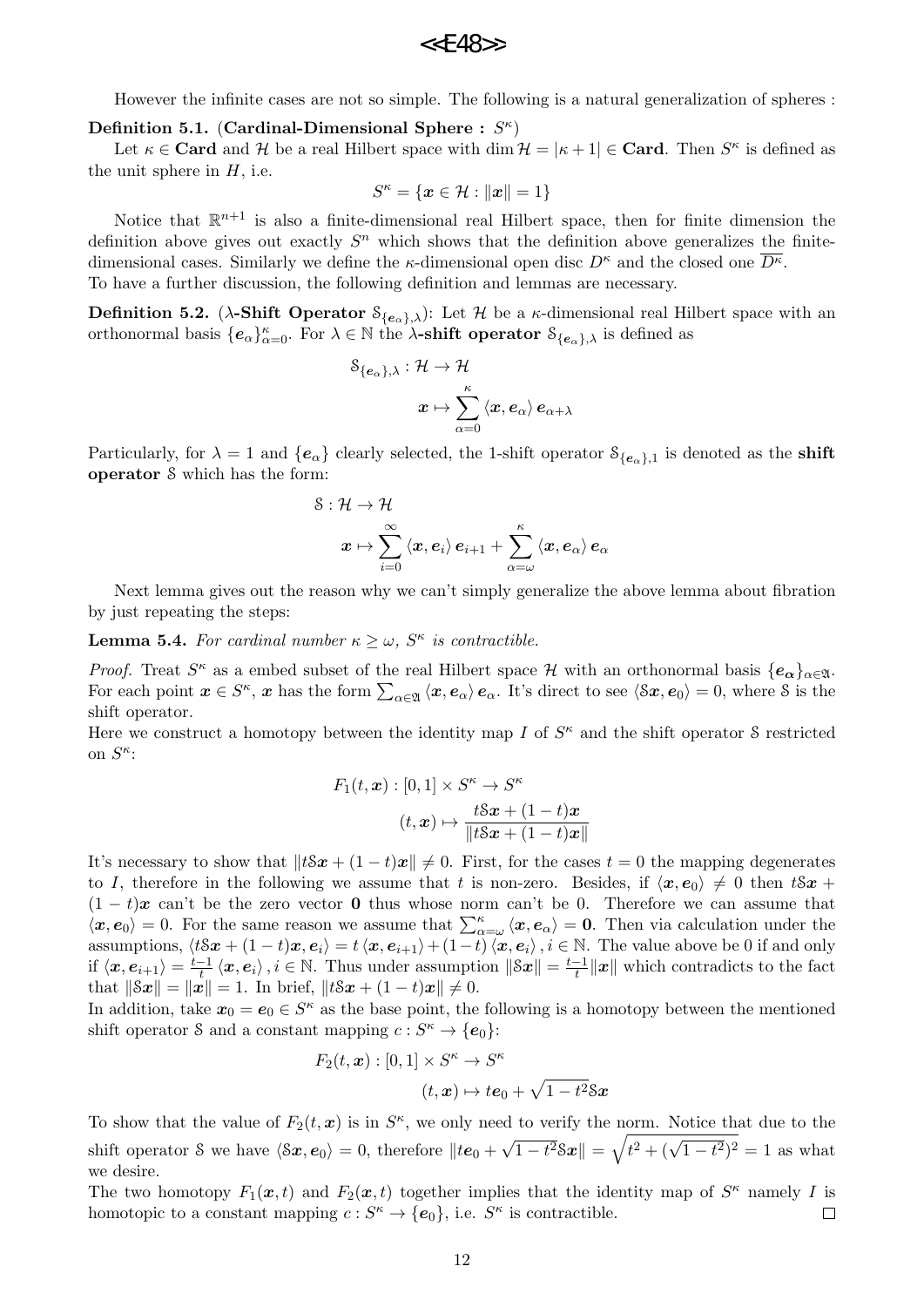Therefore, since to have a homeomorphism it's necessary to have homotopy equivalence, such structures no longer survives. However, some of the following theorems might help in further discussions (than all what we'll give out in this paper).

**Lemma 5.5.** *The κ*-sphere  $S^{\kappa}(\kappa \ge \aleph_0)$  *is a topological manifold based on Hilbert space with the subspace topology induced from the norm topology of the κ-dimensional real Hilbert space H.*

*Proof.* For convenience we take a part of  $S^{\kappa}$  via an orthonormal basis  $\{e_{\alpha}\}_{\alpha=0}^{\kappa}$  as the set :

$$
(S^{\kappa})^{+} = \{ \boldsymbol{x} \in S^{\kappa} : \langle \boldsymbol{x}, \boldsymbol{e}_0 \rangle > 0 \}
$$

Since via basis transformation the whole  $S^{\kappa}$  can be covered, the choice of the basis doesn't matter a lot. Take a subspace of *H* as follows:

$$
\mathcal{SH}=\{\boldsymbol{x}\in\mathcal{H}: \langle \boldsymbol{x},\boldsymbol{e}_0\rangle=0\}=(\mathsf{span}(\{\boldsymbol{e}_0\}))^\perp
$$

Define the projection *P* as follows:

$$
\begin{aligned} P:(S^\kappa)^+ &\to D^\kappa \subset \mathbb{S}\mathcal{H} \\ x &\mapsto x - \langle x, e_0\rangle \, e_0 \end{aligned}
$$

Obviously  $P^2 = P$  and *P* is a bijection whose inverse is :

$$
P^{-1}: D^{\kappa} \to (S^{\kappa})^+
$$

$$
\boldsymbol{y} \mapsto \boldsymbol{y} + \sqrt{1 - \|\boldsymbol{y}\|^2} \boldsymbol{e}_0
$$

Notice that by open-ball-covering,  $(S^{\kappa})^+$  forms a open subset of  $S^{\kappa}$  while the image of P is the open disc in SH namely  $\{\mathbf{x} \in \mathcal{SH} : \|\mathbf{x}\| < 1\} = D^{\kappa}$ . In other words, the domain and range of P are open. Since *P* is a projection, we have  $||Px|| \le ||x||$ , for *H* is a metric space thus *P* is continuous.

To show that *P −*1 is continuous, we only need verify *P −*1 is continuous on every point in its domain  $P(S^{\kappa})^+$ . Equivalently speaking, for  $y_0 \in P(S^{\kappa})^+$ , for any positive real number  $\varepsilon$ ,  $||P^{-1}y_0 - P^{-1}y|| <$ *ε* implies that there exists real positive number  $\delta$  satisfies  $||y_0 - y|| < \delta$ :

$$
||y_0 - y|| = ||Px_0 - Px|| = ||P(x_0 - x)|| \le ||x_0 - x|| < \varepsilon
$$

in which expression let  $\delta$  be  $\delta = \varepsilon$  satisfies the requirement.

Therefore, *P* is a continuous bijection whose inverse *P −*1 is also continuous, i.e. *P* is a homeomorphism between  $(S^{\kappa})^+$  and an connected open subset of *H*. Recall that we've been using the basis  $\{e_{\alpha}\}_{\alpha=0}^{\kappa}$ . For any point  $x'$  in  $S^{\kappa}$ , use such a basis containing  $x'$  thus  $(S^{\kappa})^+$  be a neighbourhood of  $x'$  which shows that  $S^{\kappa}$  is a topological manifold.  $\Box$ 

## **Corollary 5.6.**  $S^{\kappa}$  ( $\kappa \geq 1$ ) *is a product topological manifold.*

For a stronger version with differentiability, we need the following lemma to give out the completeness as preparation:

# **Lemma 5.7.**  $S^{\kappa}$  is complete with the metric induced by the norm  $\|\bullet\|_{\mathcal{H}}$ .

*Proof.* Treat  $S^{\kappa}$  as a subset of  $H$  thus  $S^{\kappa}$  is the boundary of the open disc  $D^{\kappa} = \{x \in H : ||x|| < 1\}$ , therefore  $S^{\kappa}$  is a closed subset of  $H$ . Since  $H$  is a Hilbert space,  $H$  is a complete metric space. In brief,  $S^{\kappa}$  is complete with the metric inherited from *H*, i.e. the metric induced from the norm  $\|\bullet\|_{\mathcal{H}}$ .  $\Box$ 

As a corollary, this lemma follows:

**Corollary 5.8.** *The*  $\kappa$ -sphere  $S^{\kappa}(\kappa \geq \aleph_0)$  *is a Fréchet-differentiable manifold based on Hilbert space.*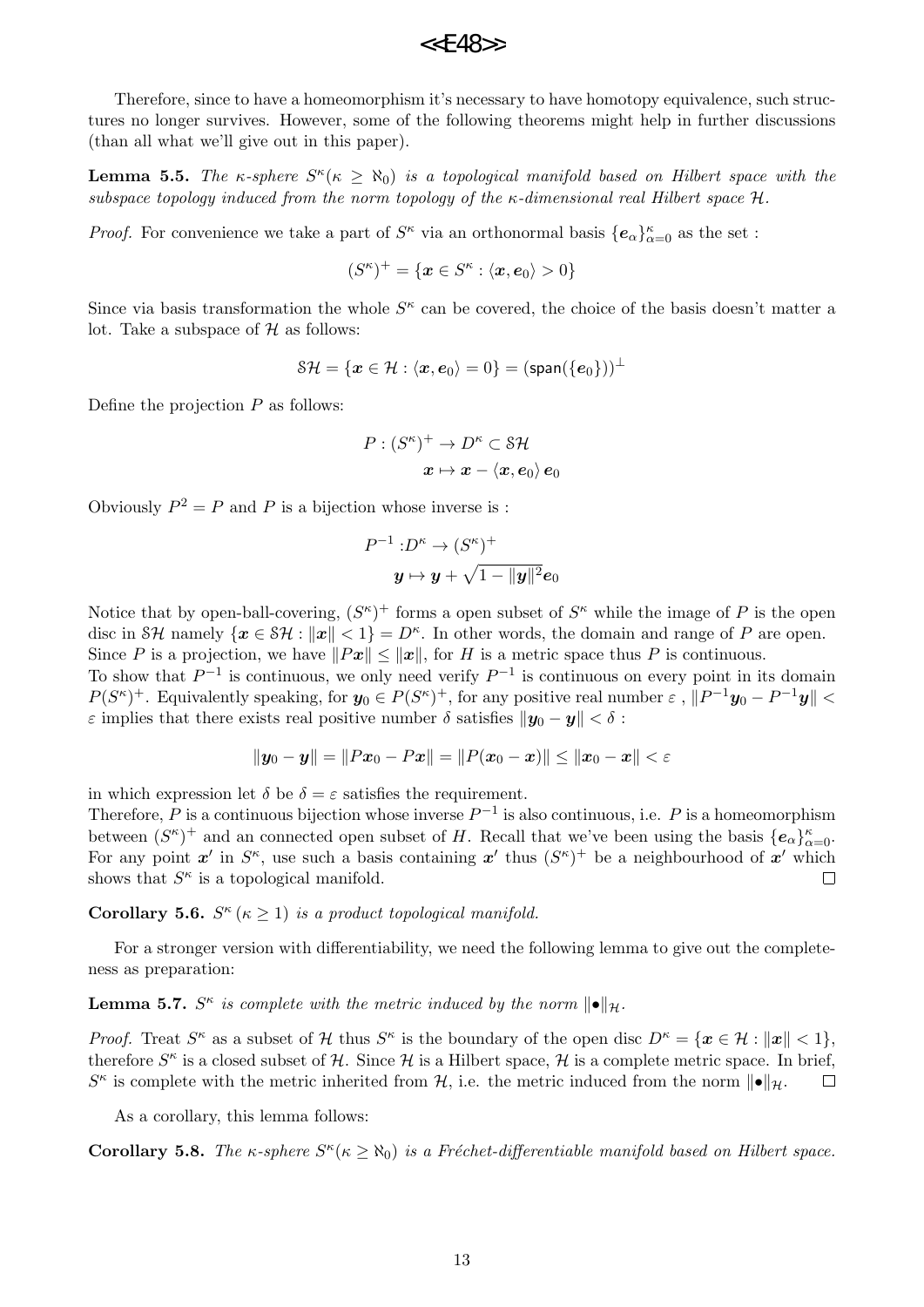*Proof.* Take any two intersected atlases of  $S^{\kappa}$ , namely  $(U, P_U)$  and  $(V, P_V)$  with  $U \cap V \neq \emptyset$ . To research the transition map  $P_U \circ P_V^{-1}$ , we'd like to give out  $P_U$  and  $P_V^{-1}$  (but restricted on  $U \cap V$ ) and their Fréchet derivative.

$$
P_U: U \cap V \to D^{\kappa}
$$

$$
\boldsymbol{x} \mapsto \boldsymbol{x} - \langle \boldsymbol{x}, \boldsymbol{e}_1 \rangle \, \boldsymbol{e}_1
$$

$$
P_V^{-1}: D^{\kappa} \to U \cap V
$$

$$
\boldsymbol{y} \mapsto \boldsymbol{y} + \sqrt{1 - \|\boldsymbol{y}\|^2} \boldsymbol{e}_2
$$

Now calculate their Fréchet derivative (which implying that they're Fréchet-derivable). Since  $P_U$  is linear, its Fréchet derivative at any point in its domain is  $P_U$  but whose domain is  $H$ . Now for  $P_V^{-1}$ . Notice the identity  $||x|| = \sqrt{\langle x, x \rangle} \forall x \in \mathcal{H}$ .

$$
\lim_{\bm{h}\to\bm{0}}\frac{\|\langle\bm{x}+\bm{h},\bm{x}+\bm{h}\rangle-\langle\bm{x},\bm{x}\rangle-2\,\langle\bm{x},\bm{h}\rangle\|_{\mathbb{R}}}{\|\bm{h}\|_{\mathcal{H}}}=\lim_{\bm{h}\to\bm{0}}\frac{\|\langle\bm{h},\bm{h}\rangle\|_{\mathbb{R}}}{\|\bm{h}\|_{\mathcal{H}}}=0
$$

Therefore by definition we have

 $D$ *∥* $\bullet$  $\parallel$ <sup>2</sup> $(\boldsymbol{x})$  :  $\boldsymbol{h} \mapsto 2 \braket{\boldsymbol{x}, \boldsymbol{h}}$ 

Again with the chain rule of Fréchet derivatives, it follows :

$$
DP_V^{-1}(\mathbf{y}) : \mathbf{h} \mapsto \mathbf{h} + \frac{d\sqrt{1 - \|\mathbf{y}\|^2}}{d\|\mathbf{y}\|^2} \cdot (D\|\bullet\|^2(\mathbf{y}))( \mathbf{h}) \cdot \mathbf{e}_2
$$
  
=  $\mathbf{h} + \left(-\frac{1}{2\sqrt{1 - \|\mathbf{y}\|^2}}\right) \cdot 2 \langle \mathbf{y}, \mathbf{h} \rangle \cdot \mathbf{e}_2$   
=  $\mathbf{h} - \frac{\langle \mathbf{y}, \mathbf{h} \rangle}{\sqrt{1 - \|\mathbf{y}\|^2}} \mathbf{e}_2$ 

where the denominator in the expression won't vanish when restricted on  $U \cap V$ . Still by chain rule of Fréchet derivative, now we can give out the Fréchet derivative of  $P_U \circ P_V^{-1}$  as  $D(P_U \circ P_V^{-1})(\mathbf{x}) = DP_U(P_V^{-1}(\mathbf{x})) \circ DP_V^{-1}(\mathbf{x}).$ 

$$
D(P_U \circ P_V^{-1})(\boldsymbol{y}) : \boldsymbol{h} \mapsto P_U(\boldsymbol{h} - \frac{\langle \boldsymbol{y}, \boldsymbol{h} \rangle}{\sqrt{1 - \|\boldsymbol{y}\|^2}} \boldsymbol{e}_2) = P_U(\boldsymbol{h}) - \frac{\langle \boldsymbol{y}, \boldsymbol{h} \rangle}{\sqrt{1 - \|\boldsymbol{y}\|^2}} P_U(\boldsymbol{e}_2)
$$

As a conclusion we desire,  $P_U \circ P_V^{-1}$  is Fréchet-derivable. Due to the arbitrariness of the choice of the atlases, transition maps of  $S^{\kappa}$  are all Fréchet-derivable, i.e.  $S^{\kappa}$  is a differential Hilbert manifold. We hope the discussions above would help to add a manifold structure to  $O(\kappa)$ .  $\Box$ 

Now get back to  $O(\kappa)$  turn our sight to the group actions. Denote the subgroup which keeps  $\mathsf{span}(\{\bm{e}_i\}_{i=0}^{n-1})$  fixed as  $O^{(n)}(\kappa)$  (thus  $O^{(0)}(\kappa)=O(\kappa))$  and the subgroup which keeps  $(\mathsf{span}(\{\bm{e}_i\}_{i=0}^{n-1}))^\perp$ fixed as  $O_{(n)}(\kappa)$ .

**Theorem 5.9.** *Given a cardinal number*  $\kappa \geq \omega$  *and a real Hilbert space*  $\mathcal{H}$  *s.t.* dim  $\mathcal{H} = \kappa$  *with an* orthonormal basis  $\{e_i\}_{i\in\kappa'}$ . Let  $O(\kappa)$  acts on  $S^{\kappa}$  by left multiplication. Let  $O^{(1)}(\kappa)$  acts on  $O(\kappa)$  on *the right side. We have :*

$$
O(\kappa)/O^{(1)}(\kappa) \approx S^{\kappa}
$$

*Proof.* Let  $O(\kappa)$  acts on  $S^{\kappa}$  on the left transitively :

$$
\lambda(-,-): O(\kappa) \times S^{\kappa} \to S^{\kappa}
$$

$$
(A, x) \mapsto A x
$$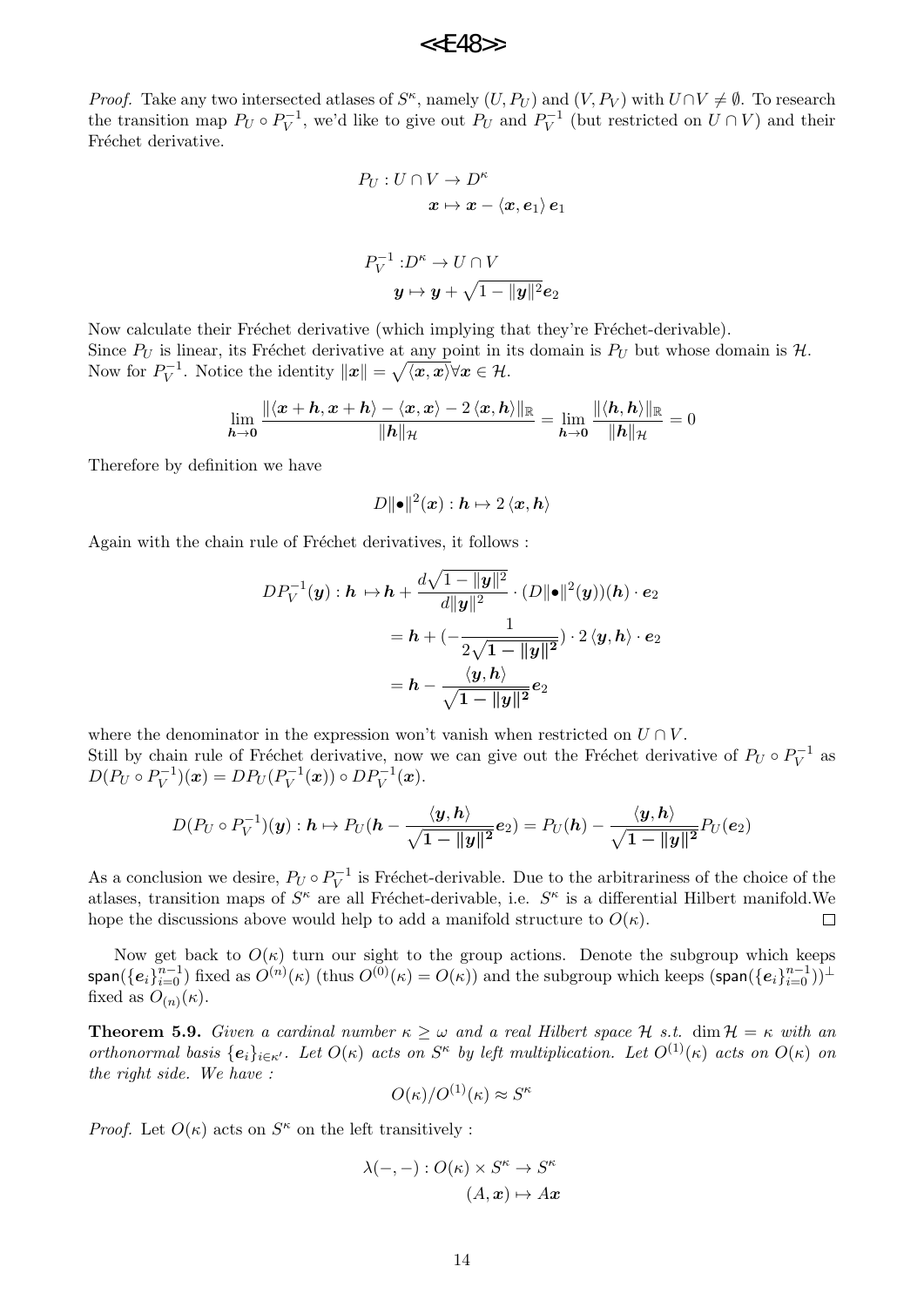Thus the curried one  $\lambda(-, e_0)$  gives out a surjection. Notice that both spaces are equipped with the topology induced by metrics (from norms). Given any operator  $A \in O(\kappa)$ , check its open  $\varepsilon$ neighbourhood ( $\varepsilon > 0$ ) that given any  $B \in O(\kappa)$  s.t.  $||A - B|| < \varepsilon$ :

$$
||(A - B)e_0|| \le ||A - B|| ||e_0|| = ||A - B||
$$

That is,

$$
d\left(\lambda\left(A,\mathbf{e}_0\right),\lambda\left(B,\mathbf{e}_0\right)\right)\leq d(A,B)<\varepsilon
$$

In other words,  $\lambda(-, e_0)$  is continuous.

Write *A* into the form (and similar for *B*) :

$$
A:\mathcal{H}\rightarrow \mathcal{H}
$$

$$
\boldsymbol{x}\mapsto \sum_{i\in \kappa'}\left\langle \boldsymbol{x},\boldsymbol{e}_i\right\rangle(A\boldsymbol{e}_i)
$$

Therefore, when and only when  $d(A, B) = d(\lambda(A, e_0), \lambda(B, e_0))$  (i.e. in the extreme cases),  $Ae_i$  $Be_i \forall i \geq 1$ . To be precise,  $\lambda(-, e_0)$  maps the open *ε*-neighbourhood of *A* onto the open *ε*-neighbourhood of  $Ae_0$ . As a result,  $\lambda(-, e_0)$  is a continuous surjective open mapping, i.e.  $\lambda(-, e_0) : O(\kappa) \to S^{\kappa}$  is a quotient mapping. The resulting quotient space  $O(\kappa)/\lambda(-,e_0)$  is thus homeomorphic to  $S^{\kappa}$ .

Now turn to consider the orbit space  $O(\kappa)/O^{(1)}(\kappa)$ . The right action is given as :

$$
\rho(-,-): O(\kappa) \times O^{(1)}(\kappa) \to O(\kappa)
$$
  

$$
(X,A) \mapsto XA^{-1}
$$

Two operators  $A, B \in O(\kappa)$  lie in the same orbit if and only if  $A^{-1}B \in O^{(1)}(\kappa)$ , i.e.  $Orb<sub>o</sub>(A)$  $AO^{(1)}(\kappa) = BO^{(1)}(\kappa) = \text{Orb}_o(B)$  if and only if  $A^{-1}B \in O^{(1)}(\kappa) = x\text{Stab}_\lambda(e_0).$ Therefore, followed by a simple calculation :

$$
Ae_0 = A(A^{-1}Be_0) = AA^{-1}Be_0 = Be_0
$$

which implies  $O(\kappa)/\lambda(-,e_0) = O(\kappa)/O^{(1)}(\kappa)$ . As we've proved that the former is homeomorphic to *S*<sup>*κ*</sup>, the later follows that  $O(\kappa)/O^{(1)}(\kappa) \approx S^{\kappa}$  $\Box$ 

By a little modification up to isomorphism (of topological groups) it follows :

**Corollary 5.10.** *Given a real Hilbert space*  $H$  *s.t.* dim  $H = \kappa \geq \omega$ *,* 

$$
O^{(n)}(\kappa)/O^{(n+1)}(\kappa) \approx S^{\kappa}
$$

What's more,

**Corollary 5.11.** For all  $\kappa \in \text{Card}$ , the following is a fibration :

 $O^{(1)}(\kappa) \longrightarrow O(\kappa) \stackrel{\tilde{\pi}}{\longrightarrow} S^{\kappa}$ 

*Here*  $\pi$  *is the canonical projection induced by the quotient,*  $\sigma$  *is the homeomorphism*  $O(\kappa)/O^{(1)}(\kappa) \to S^{\kappa}$ *and the fibre projection is defined as*  $\tilde{\pi} = \sigma \circ \pi$ .

*Proof.* Our goal is : for every  $X \in O(\kappa)/O^{(1)}(\kappa)$ , take a appropriate open neighbourhood  $N$  of X, find a homeomorphism  $\varphi$  to make the diagram commute :

$$
O(\kappa) \supset \pi^{-1}(\mathcal{N}) \longrightarrow - \longrightarrow - \longrightarrow \mathcal{N} \times O^{(1)}(\kappa)
$$
\n
$$
\pi \longrightarrow \text{proj}_{1} \qquad \qquad \downarrow \qquad \qquad \mathcal{N} \qquad \subset \qquad S^{\kappa} \qquad \approx \qquad O(\kappa) / O^{(1)}(\kappa)
$$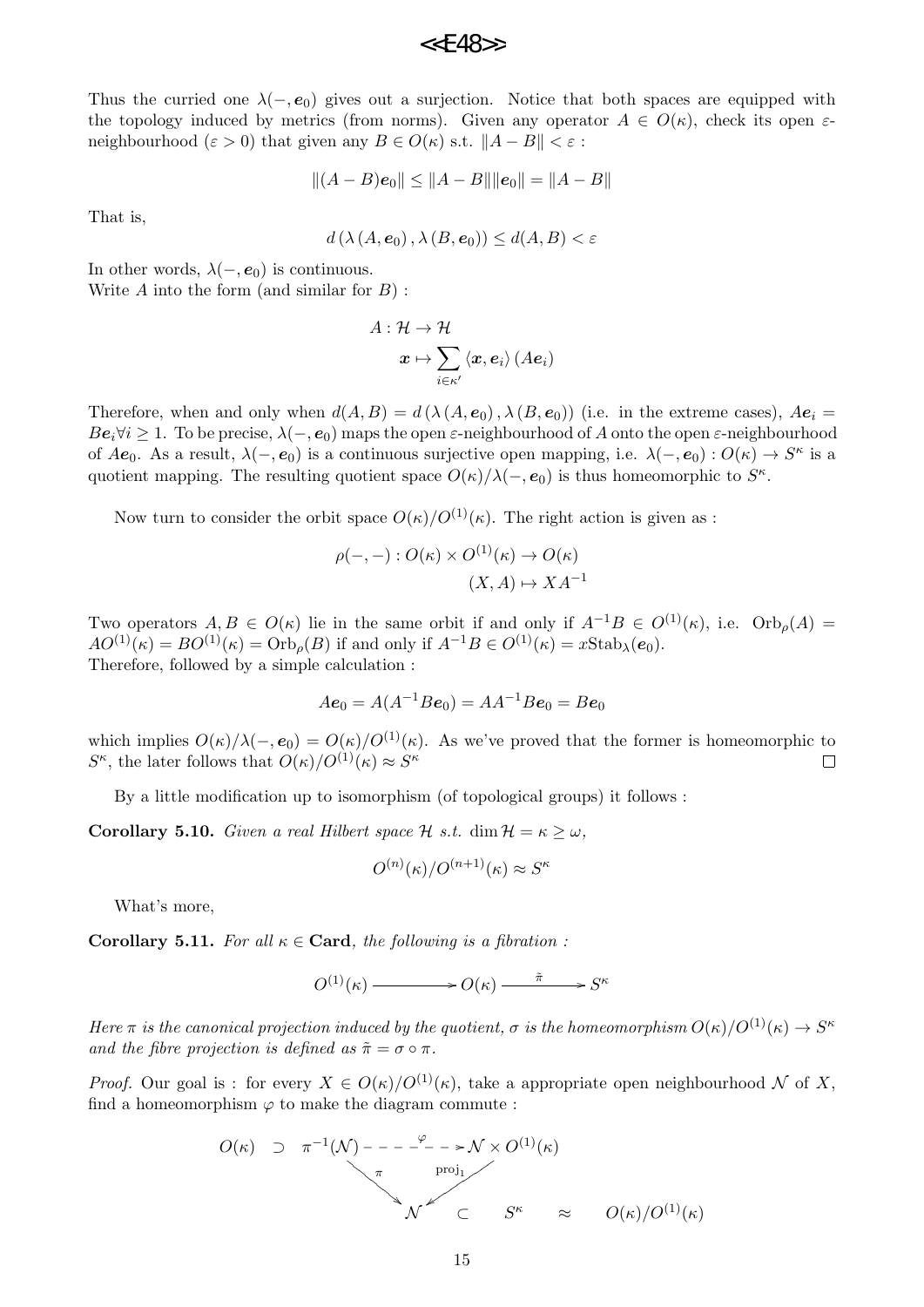## $<<$ F48>>

Here we start from taking a distinguished element for  $X$ , that is, such an injection :

$$
h_0(-): O(\kappa)/O^{(1)}(\kappa) \to O(\kappa)
$$
  

$$
X \mapsto h_0(X) \text{ s.t. } \pi(h_0(X)) = X
$$

By the fact that the orbits cuts  $O(\kappa)$  and with the axiom of choice, such an injection exists. Recall that for every  $g_1, g_2 \in O(\kappa)$ ,  $\pi(g_1) = \pi(g_2)$  if and only if  $g_1^{-1}g_2 \in O^{(1)}(\kappa)$ , hence for every  $g \in O(\kappa)$ ,  $g \in X$  if and only if  $g^{-1}h_0(X) \in O^{(1)}(\kappa)$ . By taking  $\phi: O(\kappa) \to O^{(1)}(\kappa); g \mapsto g^{-1}h_0(X)$ , the following diagram is commutative :



where

$$
((\pi,\phi) \circ \Delta)^{-1} : O(\kappa)/O^{(1)}(\kappa) \times O^{(1)}(\kappa) \to \mathcal{N}
$$
  

$$
(X,h) \mapsto h_0(X) h^{-1}
$$

Let  $\varphi = (\pi, \phi) \circ \Delta$  which is bijective. Now to show  $\varphi$  is homeomorphism, we just need to explicitly construct a continuous  $h_0(X)$ . Consider the homeomorphism  $\sigma^{-1}: S^{\kappa} \to O(\kappa)/O^{(1)}(\kappa)$ . Then for every  $x \in S^{\kappa}$  we have  $\sigma^{-1}(x) \in O(\kappa)/O^{(1)}(\kappa)$ . By taking  $e_0 \in S^{\kappa}$ , denote the reflection generated by  $x, y \in S(\kappa)$  as  $r(x, y)$ , then  $-r(-e_0, \bullet): S^{\kappa} \to O(\kappa); x \mapsto -r(-e_0, x)$  together with the homeomorphism  $\sigma$  finishes the construction :  $h_0(X) = -r(-e_0, \sigma(X))$ , i.e.  $h_0(\bullet) = -r(-e_0, \bullet) \circ \sigma$ .  $\Box$